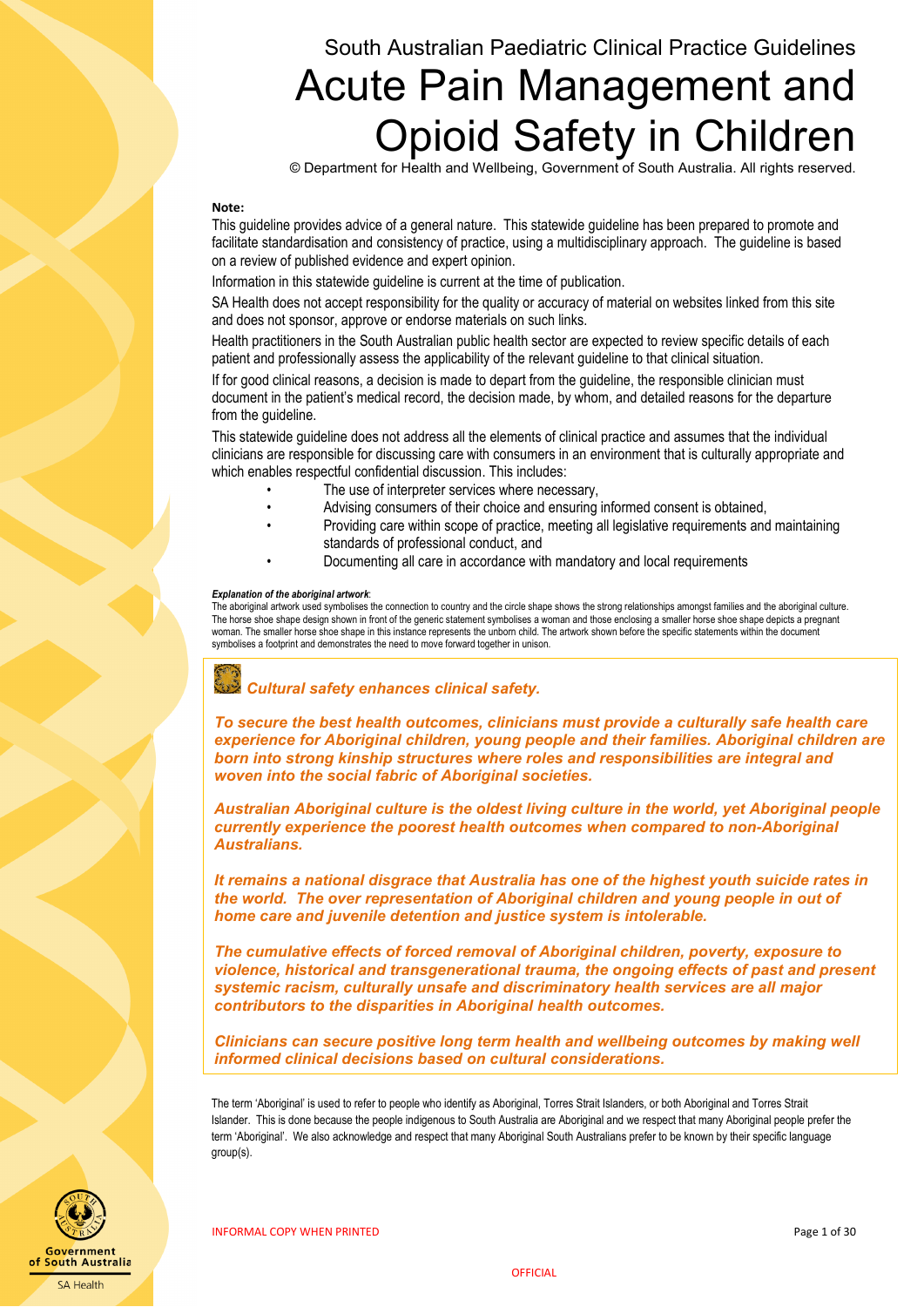South Australian Paediatric Clinical Practice Guidelines

## <span id="page-1-0"></span>Purpose and Scope of PCPG

In addition to information on analgesic options for children, this guideline delineates the responsibilities of medical nursing staff related to the section of appropriate medication, its administration and the monitoring of children receiving analgesia.

Doses and monitoring requirements in this guideline refer to analgesic doses. For procedural sedation refer to organisational guidelines.

## Table of Contents

| Oral Opioid - Slow Release (SR) / Modified Release (MR) / Controlled Release (CR) |  |
|-----------------------------------------------------------------------------------|--|
|                                                                                   |  |
|                                                                                   |  |
|                                                                                   |  |
|                                                                                   |  |
|                                                                                   |  |
|                                                                                   |  |
|                                                                                   |  |
|                                                                                   |  |
|                                                                                   |  |
|                                                                                   |  |
|                                                                                   |  |
| Intravenous Opioid / Analgesic Infusions / Nurse Controlled Analgesia (NCA)  26   |  |
|                                                                                   |  |
|                                                                                   |  |
|                                                                                   |  |
|                                                                                   |  |

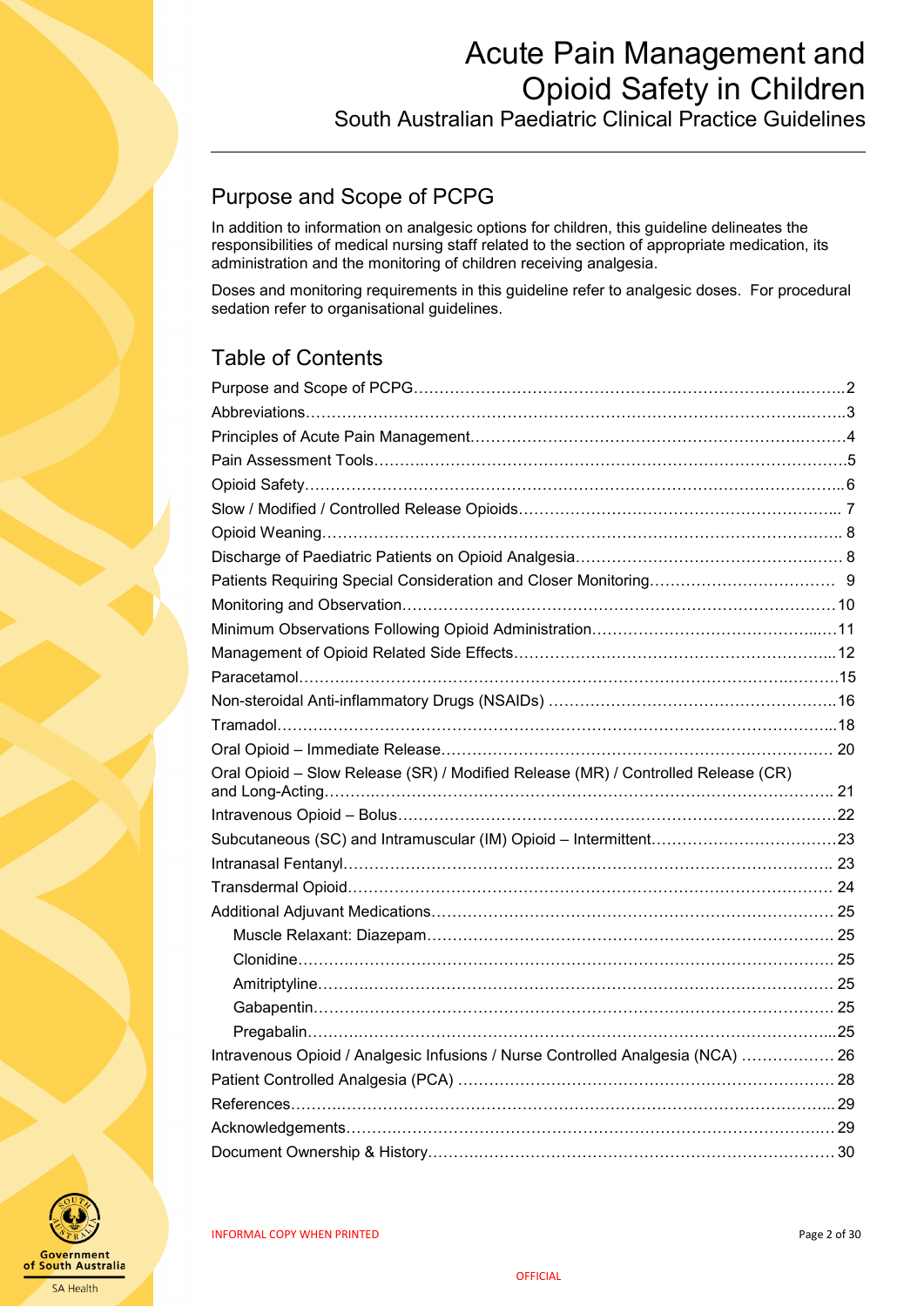## South Australian Paediatric Clinical Practice Guidelines

## <span id="page-2-0"></span>Abbreviations

| <b>ED</b>        | <b>Emergency Department</b>                        |
|------------------|----------------------------------------------------|
| g                | grams                                              |
| ICU              | <b>Intensive Care Unit</b>                         |
| IV               | Intravenous                                        |
| Kg               | kilograms                                          |
| <b>MAD</b>       | Mucosal Atomiser Device®                           |
| Mg               | Milligrams                                         |
| mL               | milliliters                                        |
| <b>NCA</b>       | Nurse Controlled Analgesia                         |
| <b>NSAIDs</b>    | Non-steroidal anti-inflammatory drugs              |
| <b>PBS</b>       | <b>Pharmaceuticals Benefit Scheme</b>              |
| <b>PCA</b>       | Patient Controlled Analgesia                       |
| PO               | Per oral                                           |
| QID              | Quarter in die (four times a day)                  |
| Sedation score 1 | Awake, alert                                       |
| Sedation score 2 | Easy to rouse                                      |
| Sedation score 3 | Easy to rouse, difficulty staying awake            |
| Sedation score 4 | Difficult to rouse (severe respiratory depression) |
| <b>SNRIs</b>     | Serotonin noradrenaline reuptake inhibitors        |
| SpO <sub>2</sub> | Oxygen saturation measure by pulse oximetry        |
| <b>SR</b>        | Slow release                                       |
| SS               | Sedation score                                     |
| <b>SSRIs</b>     | Selective serotonin reuptake inhibitors            |
| <b>TDS</b>       | Ter die sumendum (three times a day)               |
| <b>WCHN</b>      | Women's and Children's Health Network              |

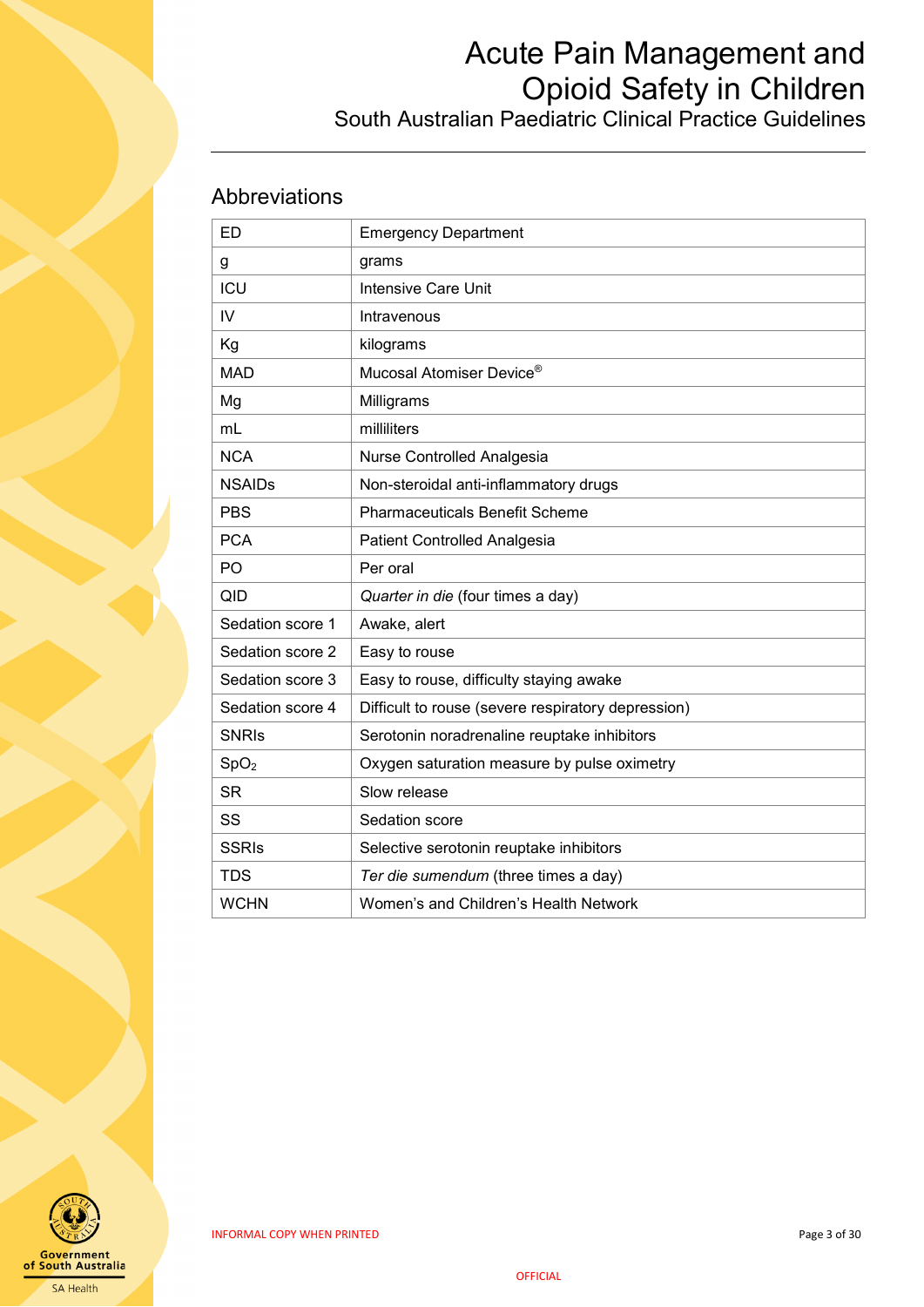South Australian Paediatric Clinical Practice Guidelines

## <span id="page-3-0"></span>Principles of Acute Pain Management

- The assessment and management of pain requires consideration of all of the biopsychosocial aspects of pain
- > The goal of effective pain management is to keep the patient comfortable so that they can achieve their goals, e.g. deep breathing and coughing, mobilising, sleeping and playing
- ˃ Initiate appropriate non-pharmacological interventions to support patient comfort through distraction or play e.g. reading, movies, music, craft, relaxation techniques
- > Analgesics should be given by the simplest method possible and at the lowest dose to achieve the desired analgesic effect
- ˃ Oral administration should be used as soon as the patient can tolerate oral intake
- ˃ Multimodal analgesia describes the concurrent use of different classes of analgesic medications in order to maximise analgesia and minimise side effects. If clinically appropriate, medications most commonly used as components of multimodal analgesia include paracetamol, non-steroidal anti-inflammatory drugs (NSAIDs), opioids, tramadol, clonidine and low dose ketamine infusion
- > The optimal use of simple analgesics helps reduce opioid use so the risk of opioid related side effects is minimised
- Initial treatment of acute pain with oral opioids should use immediate-release opioids on a PRN basis
- Recommended doses provide a starting point but may require adjustment according to individual response. Balance analgesic effects with adverse effects, especially sedation
- ˃ For opioid naive individuals, the initial PRN dose of immediate release opioid should be weight-based. Clinicians should obtain expert advice or consult the literature when providing analgesia for obese children. Doses may need to be adjusted according to age, including gestational age for neonates, ideal body weight or co-existent liver or renal impairment. For patients transitioning from intravenous Patient Controlled Analgesia (PCA) or opioid infusion/Nurse Controlled Analgesia (NCA), PRN dose can be guided by their previous intravenous opioid requirements. Intermittent dosing permits treating acute pain in a targeted way, which is variable, changes with activity and improves with time as the patient recovers
- It is safer to administer a lower dose and titrate up to achieve the desired analgesic effect
- ˃ Assess the patient's comfort and ensure their level of sedation is safe prior to administration of opioid medications. Refer to [Pain Assessment Tools](#page-4-0) section to help recognise the patients level of comfort
- > Pain should be assessed and documented every one to four hours when the patient is receiving interventions for pain and then as required. The patient should be reassessed at the time of peak effect of the drug related to route of administration
- Recognise that increasing discomfort to a level out of proportion to the trauma/surgery/illness may indicate a change in clinical condition that requires review by the treating team
- ˃ Even in an acute pain setting, psychological and social aspects need to be addressed concurrently with medical and pharmacological approaches such as analgesics. Preoperative anxiety, catastrophising, depression or other mental health issues can amplify or confuse a patient's expression of discomfort. Addressing these is important in treating acute pain adequately

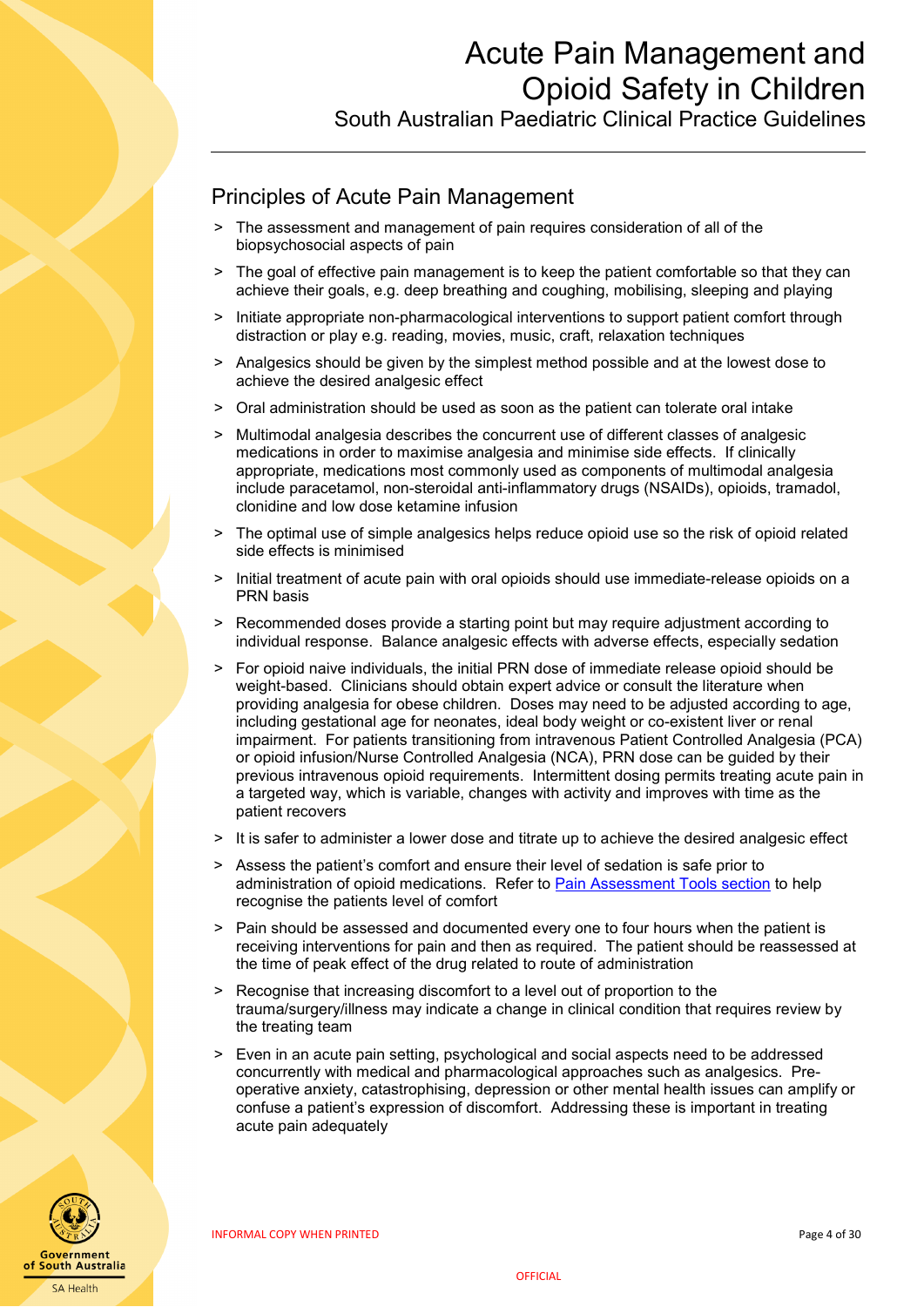South Australian Paediatric Clinical Practice Guidelines

## <span id="page-4-0"></span>Pain Assessment Tools

### **FLACC Pain Score (behavioural)**

#### **Suggested age group: term neonates – 7 years and for older children who are nonverbal**

Instructions:

- 1. Rate patient in each of the five measurement categories
- 2. Add together total score between 0 and 10
- 3. Document total pain score

|                      | <b>Scoring</b>                                  |                                                                          |                                                             |  |
|----------------------|-------------------------------------------------|--------------------------------------------------------------------------|-------------------------------------------------------------|--|
| <b>Categories</b>    | 0                                               |                                                                          | 2                                                           |  |
| Face                 | No particular<br>expression or smile            | Occasional grimace or<br>frown, withdrawn,<br>disinterested              | Frequent to constant frown,<br>clenched jaw, quivering chin |  |
| Legs                 | Normal position or<br>relaxed                   | Uneasy, restless, tense                                                  | Kicking or legs drawn up                                    |  |
| <b>Activity</b>      | Lying quietly, normal<br>position, moves easily | Squirming, shifting back<br>and forth, tense                             | Arched rigid or jerking                                     |  |
| Cry                  | No cry (awake or<br>asleep)                     | Moans or whimpers,<br>occasional complaints                              | Crying steadily, screams or<br>sobs, frequent complaints    |  |
| <b>Consolability</b> | Content, relaxed                                | Reassured by occasional<br>touching, hugging or<br>talking, distractible | Difficult to console or<br>comfort                          |  |

### **Faces Pain Scale - Revised**

Suggested age group: 4 years and older. Patients have an option of 6 faces to select across a pain scale 0-10.



International Association for the Study of Pain

Translation options available online:<https://www.iasp-pain.org/resources/faces-pain-scale-revised/#download>

#### **Verbal Numerical Rating Scale**

Suggested age group: adults and children 6 years and older.



#### **Visual Analogue Scale**

#### Suggested age group: 6 years and older

Patient marks their pain intensity along a 10cm line from 'no pain' to 'worst pain' which is then measured with a ruler.

INFORMAL COPY WHEN PRINTED **Example 20 and 20 and 20 and 20 and 20 and 20 and 20 and 20 and 20 and 20 and 20 and 20 and 20 and 20 and 20 and 20 and 20 and 20 and 20 and 20 and 20 and 20 and 20 and 20 and 20 and 20 and 20 a** 



**OFFICIAL**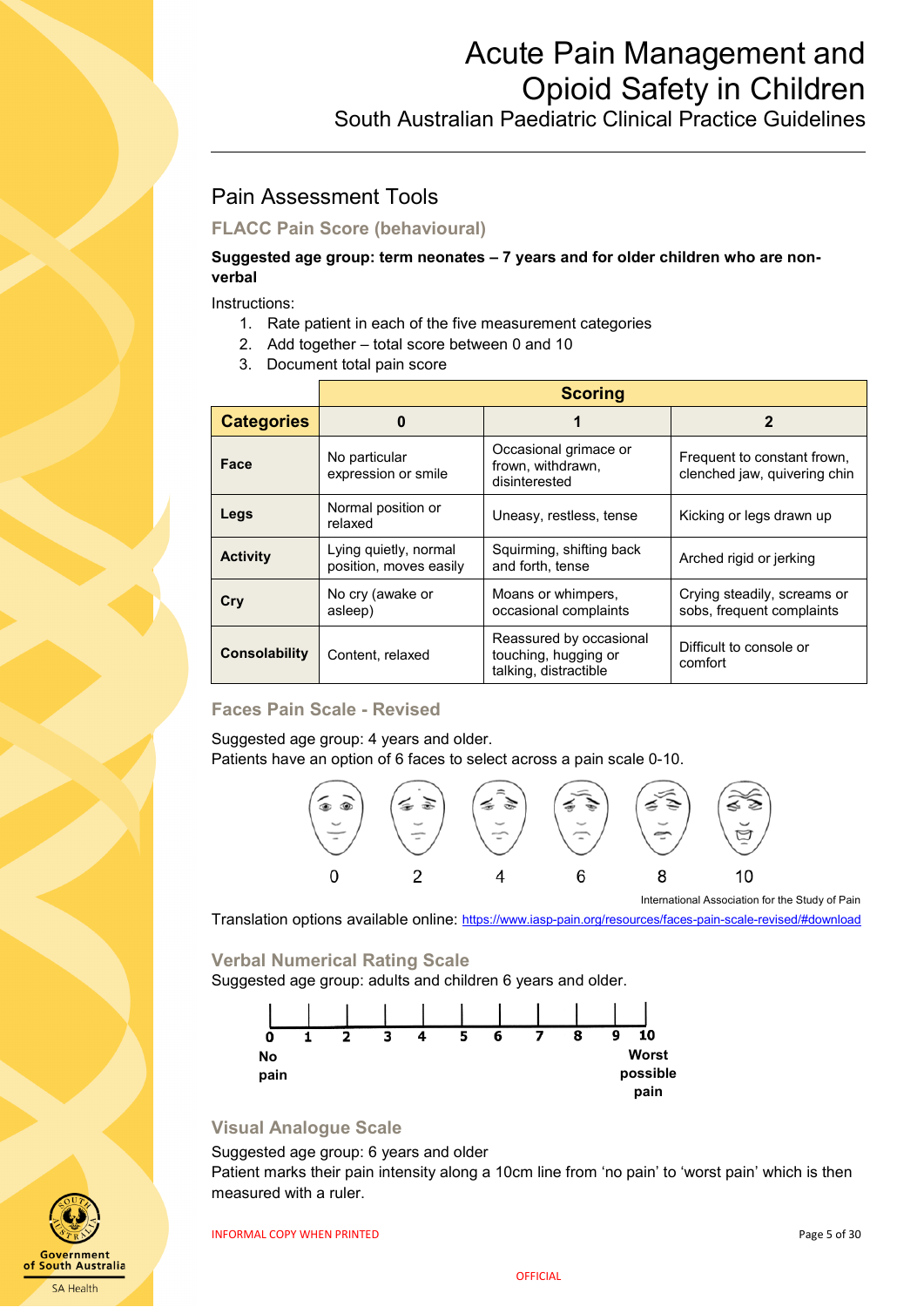South Australian Paediatric Clinical Practice Guidelines

## <span id="page-5-0"></span>Opioid Safety

- ˃ Opioid medications are the primary medications administered to patients with moderate to severe nociceptive pain.
- > Safe use of opioid medications requires knowledge of:
	- o opioids available
	- o formulations available
	- o routes of administration
	- o management of potential side effects
	- o specific patient observation and monitoring.
- ˃ Ensure that care is provided in an environment with pre-checked oxygen and suction .
- > [Naloxone](#page-13-0) should always be available in areas where opioid medications are administered.
- > As a result of the individual variability of response following opioid administration, close observation is required for all patients over the period of peak concentration of the medication - this will depend on the specific medication used and the route of administration – [refer to Minimum Observations following Opioid Administration section](#page-9-1)
- ˃ **Opioid analgesia should not be administered unless the patient has a sedation score less than 2** (is easy to rouse to voice or light touch and able to maintain eye opening and eye contact for >10 seconds).
- > Document in 'Pharmacy/Additional Information' space on the National Standard Medication Chart *only give if sedation score < 2* or *only give if SS<2*
- ˃ Prescriptions for immediate release oral opioids with a dose range allows the nurse to provide analgesia based on individual response to treatment.
- > Prolonged use of opioids can result in tolerance, requiring greater doses if the cause of pain does not diminish over time. Opioid rotation should be considered with a reduction in the equianalgesic dose of the new medication.
- ˃ Opioid-induced hyperalgesia is where increasing doses of opioids paradoxically lead to increased pain sensitivity (hyperalgesia) rather than analgesia. Treatment options for suspected opioid-induced hyperalgesia include dose increase (to rule out tolerance), opioid dose decrease or cessation, changing to non-opioid analgesics or using multimodal analgesia for opioid-sparing .
- > Recommended analgesic doses in this procedure are for opioid naive patients.
- > Recommended doses are for routine analgesic use. Refer to organisational procedure for management of opioid medications used in conjunction with sedative medications for procedural pain relief.

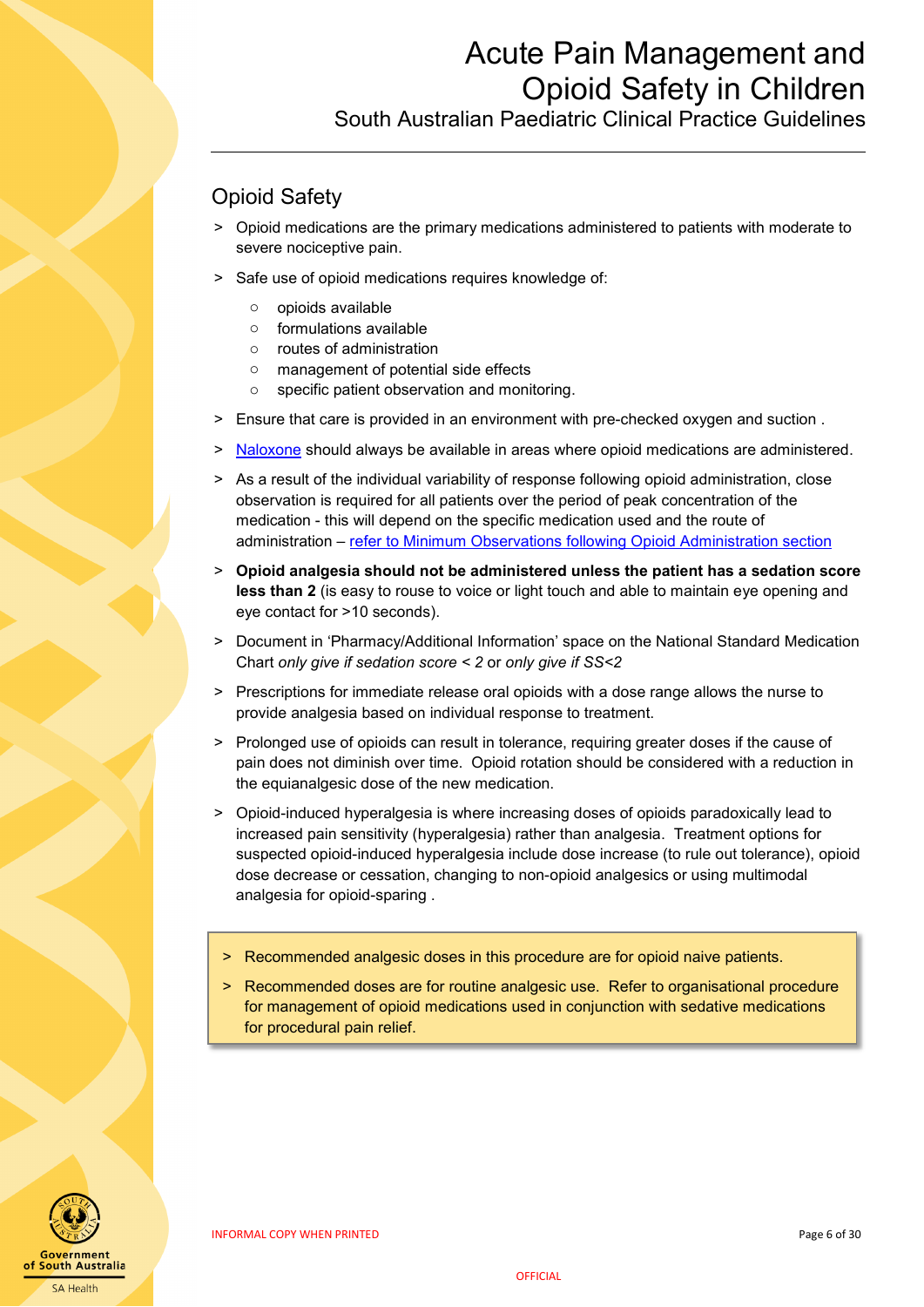South Australian Paediatric Clinical Practice Guidelines

## <span id="page-6-0"></span>Slow / Modified / Controlled Release Opioids

- ˃ **Slow/modified/controlled release opioids are not recommended for use in acute pain management.**
- > After careful consideration and opportunity to assess the patients response to immediate release opioids, slow release opioids may be considered in a previously opioid-naive patient on a temporary basis for post-operative or post-traumatic prolonged pain states.
- > Always tick the SR (slow release) box on the National Standard Medication Chart when prescribing for inpatients.
- > Document in 'Pharmacy/Additional Information' space on the National Standard Medication Chart *only give if sedation score < 2 or only give if SS<2*
- > In acute pain, daily opioid requirements may vary considerably. The dose should be assessed frequently and adjusted appropriately.
- > Not all pain is opioid responsive. If excessive sedation develops (a warning sign of impending respiratory depression) but pain is still present, non-opioid analgesics should be considered. Slow-release opioids in this scenario add further complexity and risk.
- ˃ The plan to wean and cease slow/modified/controlled release opioids is the responsibility of the person/medical team who initiated it. The need for discharge opioids should be assessed based on the inpatient use and anticipated ongoing requirements. Timely formal communication with other appropriate medical staff and/or the patient's general practitioner about weaning and discontinuation should be completed. Appropriate instructions about opioid weaning should be given to the patient/carers by the treating team and pharmacy.
- > Patients already taking opioids prior to admission are already tolerant and physically dependent on that opioid. After independent confirmation of the medication and dose, their slow-release opioid should be continued. The patient's acute pain should be treated using multimodal analgesia including titration with PRN immediate release opioids. Their opioid requirements are likely to be greater than for those who are opioid naïve.

### **Prescribing slow/modified/controlled release opioids for acute pain management**

Prescribing these medications may be restricted to certain prescriber groups. At WCHN these medications must only be prescribed by:

- o Acute Pain Service (APS)
- o Chronic Pain Service
- o Palliative Care
- o Other Consultant medical officer staff experienced in the prescribing of slow release opioids.

<span id="page-6-1"></span>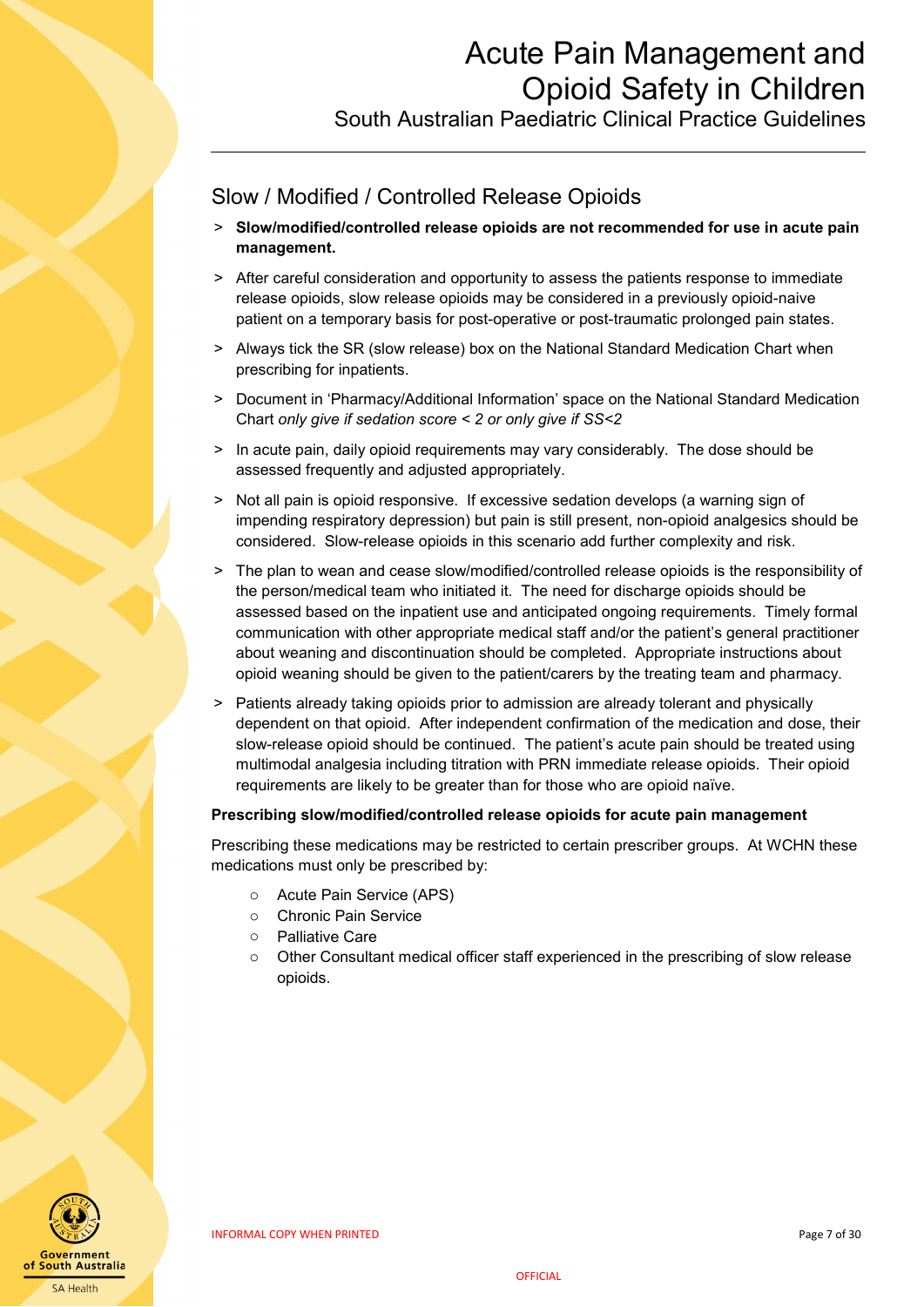South Australian Paediatric Clinical Practice Guidelines

## Opioid Weaning

If patients have received regular or high doses of opioids for more than one week, weaning will be required before cessation to avoid opioid withdrawal.

- Infants of opioid dependent mothers who develop Neonatal Abstinence Syndrome refer to [High Risk Patients section](#page-8-1)
- > Following prolonged opioid administration during intubation and ventilation
- ˃ Following prolonged opioid analgesia:
	- o often occurs when the patient has ongoing analgesic need
	- $\circ$  the duration and dose of opioid treatment will influence the rate and frequency of weaning
	- o if weaning is to continue at home, it is important that the patient/carers fully understands the process, including signs and symptoms of opioid withdrawal.
- > When ready for discharge from hospital, the ward pharmacist can develop weaning instructions in a *Medication Profile* for the patient/carers.

### <span id="page-7-0"></span>Discharge of Paediatric Patients on Opioid Analgesia

- ˃ Prescription of opioid analgesia for patients discharged from hospital needs to be undertaken with caution due to the risk of abuse, misuse and diversion, adverse effects, interactions with other medication, impairment of driving and increased risk of falls
- ˃ If opioid analgesia is considered appropriate for discharge, limit the quantity supplied to the clinically appropriate amount
- > Reinforce the education of the patient/family and provide written information
- > Discuss safe storage of the medications at home to ensure they will be kept out of reach of children
- Advise patients/parents to return any unused opioid medication to their local pharmacy for safe disposal

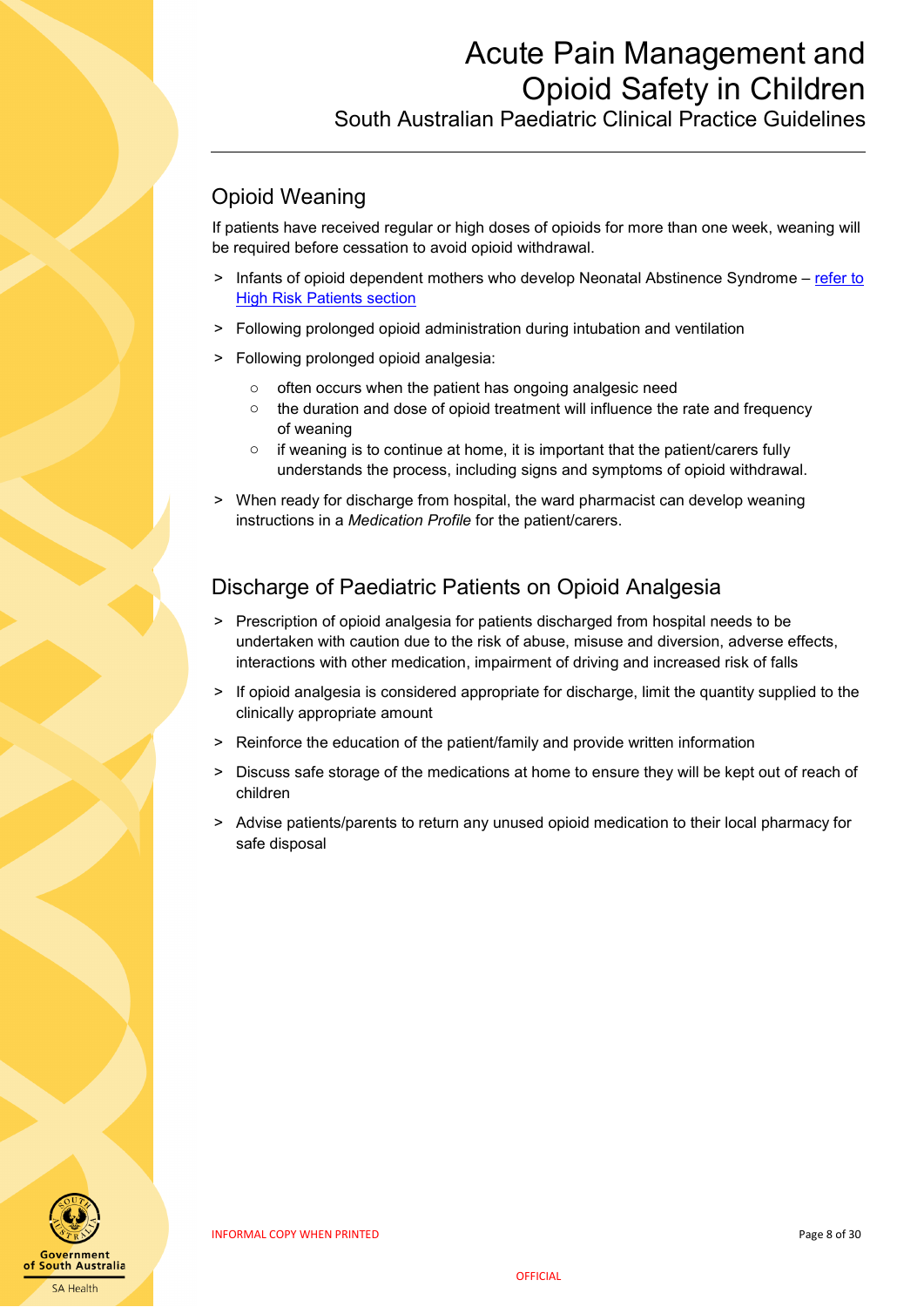South Australian Paediatric Clinical Practice Guidelines

## <span id="page-8-0"></span>Patients Requiring Special Consideration and Closer Monitoring

Some patients have a higher than usual risk of over sedation and respiratory depression. Safety can be improved through avoidance of concurrent sedatives or opioids by other routes, awareness of comorbidities posing extra risk and by careful dosing. These patients require special consideration when prescribing and administering opioids with vigilant monitoring before and after doses are given.

#### <span id="page-8-1"></span>**High Risk Patients**

- > Pre-existing respiratory co-morbidities, including:
	-
	- $\circ$  ex-premature infants<br> $\circ$  airway obstruction. as airway obstruction, asthma, chronic respiratory conditions e.g. cystic fibrosis
	- o sleep apnoea or increased potential for sleep apnoea e.g. cerebral palsy, craniofacial disorders, muscular dystrophy
	- o limited neck mobility
	- o obesity.
- > Those receiving concurrent sedative medications, including benzodiazepines and sedating antihistamines e.g. promethazine.
- > Pre-existing conditions e.g. liver or renal impairment or concurrent medications which reduce drug metabolism or excretion.
- ˃ Previous adverse reaction to opioid medications.

#### **Infants**

- ˃ Opioid medications have a prolonged half-life with increased risk of opioid accumulation in infants under 6 months of age and ex-premature infants up to 6 months corrected age.
- Infants less than 12 months require special consideration of monitoring and dosing if opioids are administered by any route – [refer to Minimum Observations following Opioid](#page-9-1)  [Administration section.](#page-9-1)
- > Discuss appropriate opioid doses with a consultant from Anaesthesia, Emergency Department, Intensive Care Unit or medical consultant if they are competent in appropriate assessment and dosing.

#### **Pregnant women/newborn infants**

- > When opioids are administered to pregnant women, consideration must be given to the potential effect on the fetus.
- > Naloxone is not routinely used in neonatal resuscitation although may be ordered by neonatal staff. In such instances, the newborn infant requires monitoring in the Special Care Baby Unit for 4-6 hours to monitor for recurrent respiratory depression. Medical review is required prior to leaving the unit.

#### **Opioid tolerant mothers/infants**

- > It is harmful for the fetus if an opioid dependent mother ceases opioids abruptly during pregnancy. Newborn infants of opioid dependent mothers who develop Neonatal Abstinence Syndrome require monitoring, Neonatal Abstinence Syndrome scores and, if appropriate, an opioid weaning protocol. Refer to [South Australian Perinatal Practice](http://www.sahealth.sa.gov.au/wps/wcm/connect/public+content/sa+health+internet/clinical+resources/clinical+topics/perinatal/perinatal+practice+guidelines)  Guideline – [Infants of Drug Dependent Women](http://www.sahealth.sa.gov.au/wps/wcm/connect/public+content/sa+health+internet/clinical+resources/clinical+topics/perinatal/perinatal+practice+guidelines) and [South Australian Neonatal Medication](http://www.sahealth.sa.gov.au/wps/wcm/connect/public+content/sa+health+internet/clinical+resources/clinical+topics/neonatal+medication+guidelines)  [Guideline -](http://www.sahealth.sa.gov.au/wps/wcm/connect/public+content/sa+health+internet/clinical+resources/clinical+topics/neonatal+medication+guidelines) Morphine.
- > Naloxone is contraindicated in newborn infants born to opioid dependent mothers. Acute opioid withdrawal can result in rapid onset of withdrawal symptoms including convulsions
- > For opioid-tolerant adult patients who are being treated by an outside agency for opioid dependence, refer to [Medical Management of Patients at Risk of Opioid Withdrawal Clinical](http://inside.sahealth.sa.gov.au/wps/wcm/connect/non-public+content/sa+health+intranet/business+units/health+system+development/office+of+the+chief+executive/policies/a+-+z+directives+and+guidelines)  [Guideline.](http://inside.sahealth.sa.gov.au/wps/wcm/connect/non-public+content/sa+health+intranet/business+units/health+system+development/office+of+the+chief+executive/policies/a+-+z+directives+and+guidelines)



**SA Health** 

**OFFICIAL**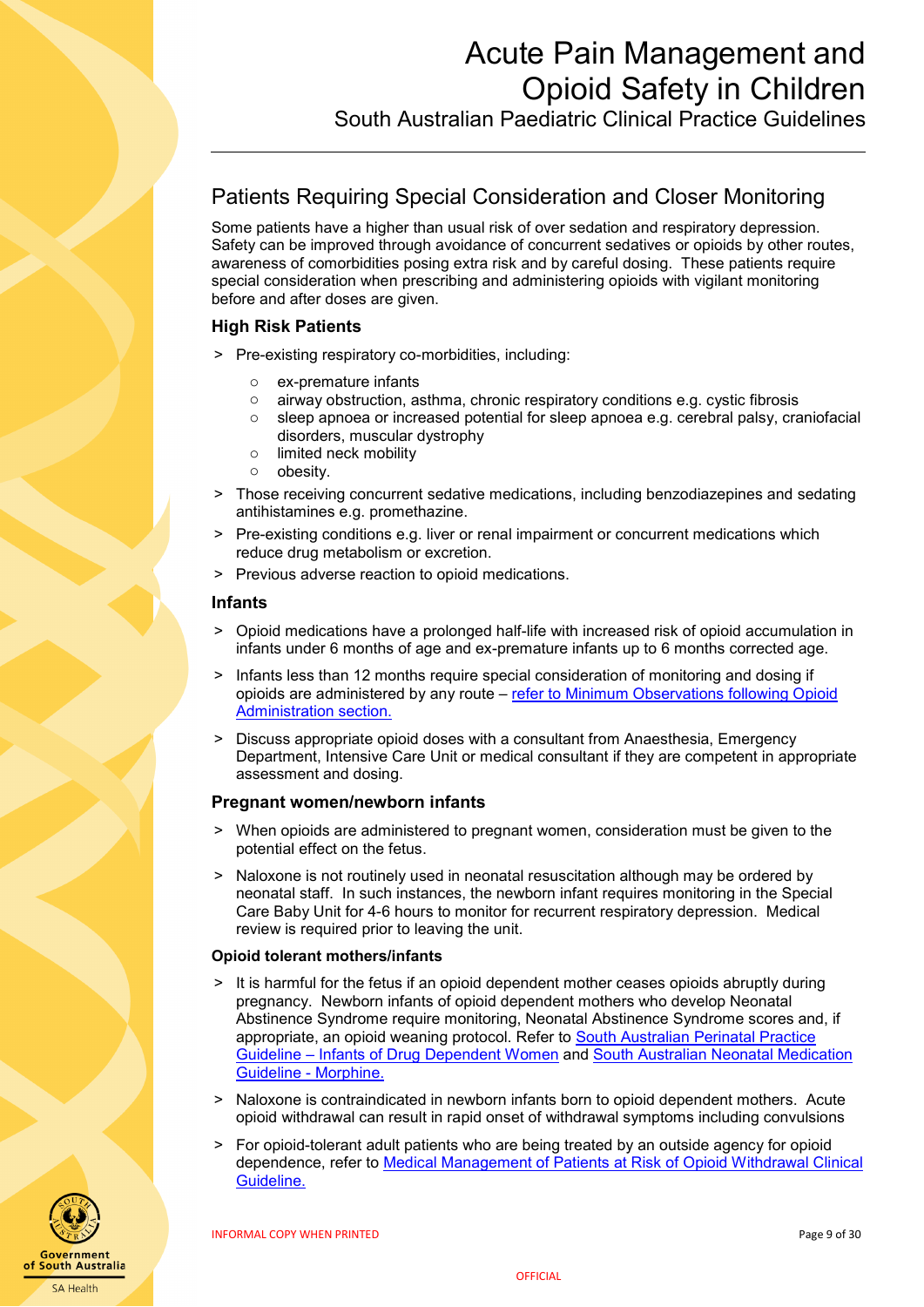South Australian Paediatric Clinical Practice Guidelines

### <span id="page-9-0"></span>Monitoring and Observation

**Opioid analgesia should not be administered unless the patient has a sedation score less than 2** - is easy to rouse to voice or light touch and able to maintain eye opening and eye contact for >10 seconds.

Monitoring is mandatory for all patients receiving opioid infusions, Nurse Controlled Analgesia, Patient Controlled Analgesia, sedative agents for procedural sedation, high dose oral opioids and standard dose oral opioids if the patient has any risk factors that increase sedation and respiratory depression.

More frequent observations may be required depending on clinical status, treating team orders and/or post-operative assessment.

Patients are at their most vulnerable when:

- ˃ The medication is at its peak concentration for the route of administration.
- > They are taking concurrent sedating medications.
- > The pain stimulus is removed e.g. wound dressing completed, hernia reduced, chest drain removed.

In certain circumstances there may be exceptions to monitoring of the patient and pump, such as palliative care. These decisions should be made in consultation with the treating team, palliative care and/or the Acute Pain Service and be documented in the Medical Record.

#### **Minimum monitoring:**

- > Continuous cardio-respiratory monitoring for all:
	- o ex-premature infants up to 6 months corrected age
	- o full term infants up to 2 months of age.
- <span id="page-9-1"></span>> Continuous pulse oximetry for all:
	- o high risk children [refer to High Risk Patients section](#page-8-1)
	- $\circ$  full terms infants 2 12 months of age.

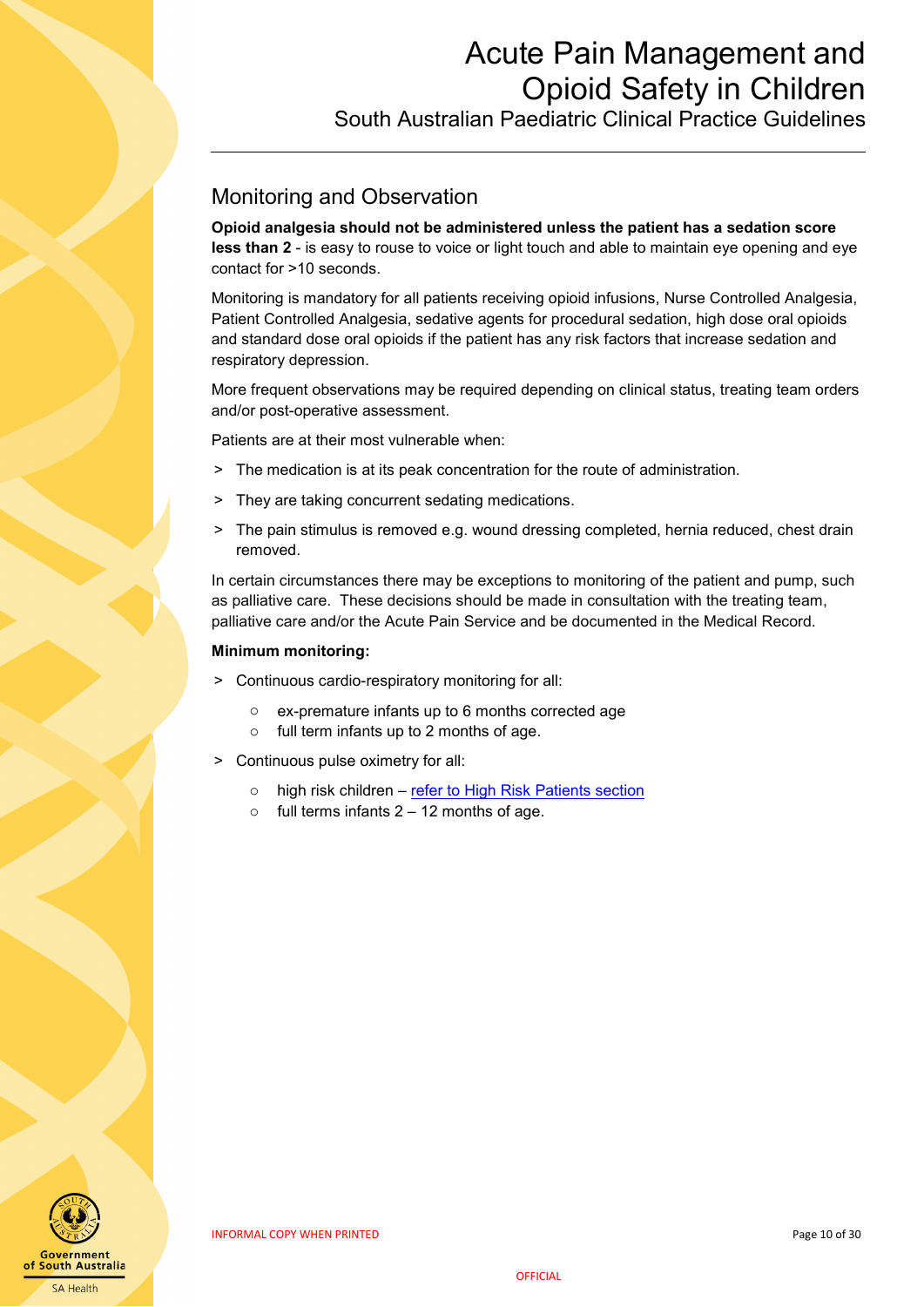### <span id="page-10-0"></span>Minimum Observations Following Opioid Administration

- > This applies when given for routine analgesia. When given in higher doses and/or in conjunction with sedatives – refer to organisational procedure.
- > Does not apply to opioid weaning programs such as Neonatal Abstinence Syndrome.

| <b>ROUTE</b>                                                                                                                                                    |                                                                                                                                                                            | <b>OBSERVATIONS</b>                                                                                                                                                                                                                                                                              |  |
|-----------------------------------------------------------------------------------------------------------------------------------------------------------------|----------------------------------------------------------------------------------------------------------------------------------------------------------------------------|--------------------------------------------------------------------------------------------------------------------------------------------------------------------------------------------------------------------------------------------------------------------------------------------------|--|
| Oral opioids                                                                                                                                                    | signs of respiratory compromise or over sedation.                                                                                                                          | Observe 1 hour post administration for analgesic effect and side effects.<br>Record sedation score and pain score plus additional observations if any                                                                                                                                            |  |
|                                                                                                                                                                 | $\sqrt{\frac{1}{2}}$ Age < 12months – see Infants alert below                                                                                                              |                                                                                                                                                                                                                                                                                                  |  |
| Intramuscular /<br>subcutaneous<br>opioids                                                                                                                      | score.                                                                                                                                                                     | Subcutaneous Fentanyl: Record pre and 15 minutes post each dose<br>administration: respiratory rate, heart rate, SpO <sub>2</sub> , sedation score and pain                                                                                                                                      |  |
| Not recommended<br>for general<br>paediatric use                                                                                                                |                                                                                                                                                                            | Morphine: Record pre and 30 minutes post each dose administration:<br>respiratory rate, heart rate, SpO <sub>2</sub> , sedation score and pain score.                                                                                                                                            |  |
|                                                                                                                                                                 |                                                                                                                                                                            | Record pre and 5, 15 and 30 minutes post administration:                                                                                                                                                                                                                                         |  |
| <b>Intravenous bolus</b>                                                                                                                                        |                                                                                                                                                                            | • respiratory rate, heart rate, $SpO2$ , sedation score and pain score.<br>Continuous oximetry recommended and mandatory for infants < 12 months.                                                                                                                                                |  |
| <b>Intranasal fentanyl</b>                                                                                                                                      | Record pre and 10 and 30 minutes post administration:<br>• respiratory rate, heart rate, $SpO2$ , sedation score and pain score.<br>Observe for 45 minutes from last dose. |                                                                                                                                                                                                                                                                                                  |  |
| Observations as per organisational procedure.                                                                                                                   |                                                                                                                                                                            |                                                                                                                                                                                                                                                                                                  |  |
| Opioid infusions,<br><b>Patient Controlled</b>                                                                                                                  | Mandatory for all patients: continuous pulse oximetry – record respiratory<br>rate, heart rate, SpO <sub>2</sub> , sedation score and pain score hourly.                   |                                                                                                                                                                                                                                                                                                  |  |
| Analgesia                                                                                                                                                       | $\hat{A}$ Age < 12 months – see Infants alert below                                                                                                                        |                                                                                                                                                                                                                                                                                                  |  |
| <b>INFANTS</b>                                                                                                                                                  |                                                                                                                                                                            |                                                                                                                                                                                                                                                                                                  |  |
| Require smaller doses + longer observation<br>Discuss doses with Anaesthetic, Medical, ED, ICU or Neonatal Consultant for infants less<br>than 12 months of age |                                                                                                                                                                            |                                                                                                                                                                                                                                                                                                  |  |
|                                                                                                                                                                 |                                                                                                                                                                            | Opioids administered via any route require minimum cardio-respiratory monitoring as below<br>Record respiratory rate, heart rate, SpO <sub>2</sub> , sedation score and pain score at least hourly for duration<br>of monitoring or more frequently depending on route as per above observations |  |
|                                                                                                                                                                 | Age                                                                                                                                                                        | Minimum duration of monitoring                                                                                                                                                                                                                                                                   |  |
| Ex-premature infant up to 6 months<br>corrected age<br>(older if persisting respiratory issues)                                                                 |                                                                                                                                                                            | 12 hours post opioid or last apnoea/brady                                                                                                                                                                                                                                                        |  |
|                                                                                                                                                                 | Full term infant: Birth - 2 months                                                                                                                                         | 8 hours                                                                                                                                                                                                                                                                                          |  |
|                                                                                                                                                                 | Full term infant: 2 - 6 months<br>(pulse oximetry monitoring may be sufficient)                                                                                            | 4 hours                                                                                                                                                                                                                                                                                          |  |
| $6 - 12$ months<br>(pulse oximetry monitoring may be sufficient)                                                                                                |                                                                                                                                                                            | 2 hours                                                                                                                                                                                                                                                                                          |  |

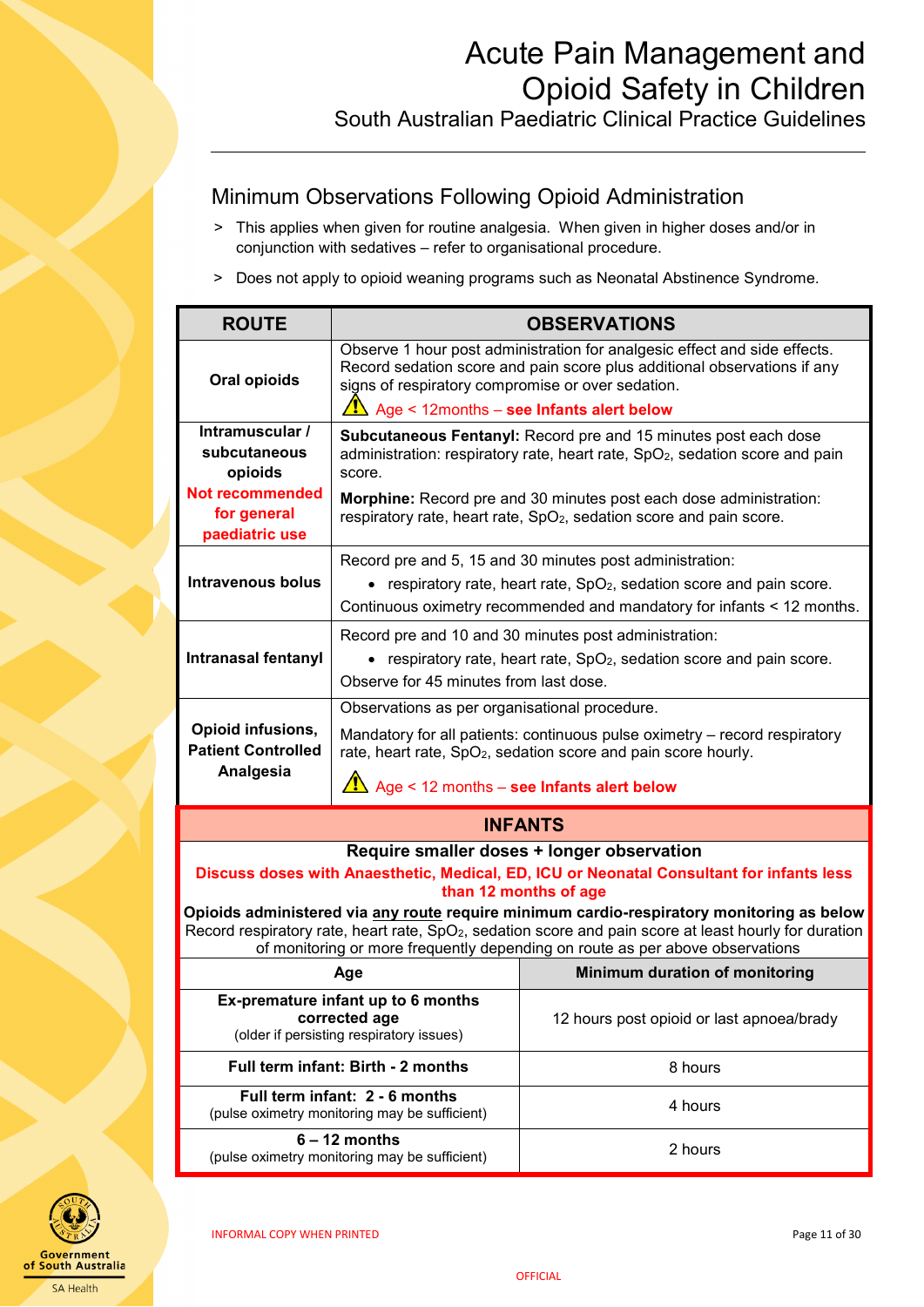South Australian Paediatric Clinical Practice Guidelines

## <span id="page-11-0"></span>Management of Opioid Related Side Effects

Opioids have the potential to cause itch, startles, urinary retention, constipation, nausea and vomiting, sedation and respiratory depression. These are side effects rather than allergic reactions and are usually dose related for each individual. Refer to [Recognising and](http://inside.sahealth.sa.gov.au/wps/wcm/connect/non-public+content/sa+health+intranet/business+units/health+system+development/office+of+the+chief+executive/policies/a+-+z+directives+and+guidelines)  [Responding to Clinical Deterioration clinical guideline](http://inside.sahealth.sa.gov.au/wps/wcm/connect/non-public+content/sa+health+intranet/business+units/health+system+development/office+of+the+chief+executive/policies/a+-+z+directives+and+guidelines) when clinically appropriate.

#### **Itch**

Opioid-induced itch is primarily on the face and chest

- > Maximise opioid sparing analgesia
- $>$  There is some evidence that a 5-HT<sub>3</sub> receptor antagonist, such as ondansetron, decreases the incidence and severity of opioid-induced itch
- > If itch is distressing and/or impacting on sleep and recovery, consider change of opioid or change from intravenous to oral route if clinically appropriate
- > Non-pharmacological measures e.g. cool face cloths
- ˃ Low dose **naloxone** may be titrated to effect to relieve opioid-induced itch following therapeutic doses without affecting analgesia
	- o dosage: 1microgram/kg/dose repeat after 30 minutes if required

#### **Startles**

Occurs most often in infants and young children

- ˃ Maximise opioid sparing analgesia
- If startles are distressing and/or impacting on sleep and recovery, consider change of opioid or change from intravenous route to oral route if clinically appropriate

### **Urinary Retention**

- > Maximise opioid sparing analgesia
- ˃ Use appropriate strategies to encourage urination
- Consider other reasons for urinary retention/lack of urinary output
- > Escalate to treating team as per clinical escalation guidelines

#### **Constipation**

- > Monitor bowel function
- Consider regular stool softeners and stimulant laxatives for patients receiving regular opioids
- Avoid bulk-forming laxatives in opioid induced constipation.

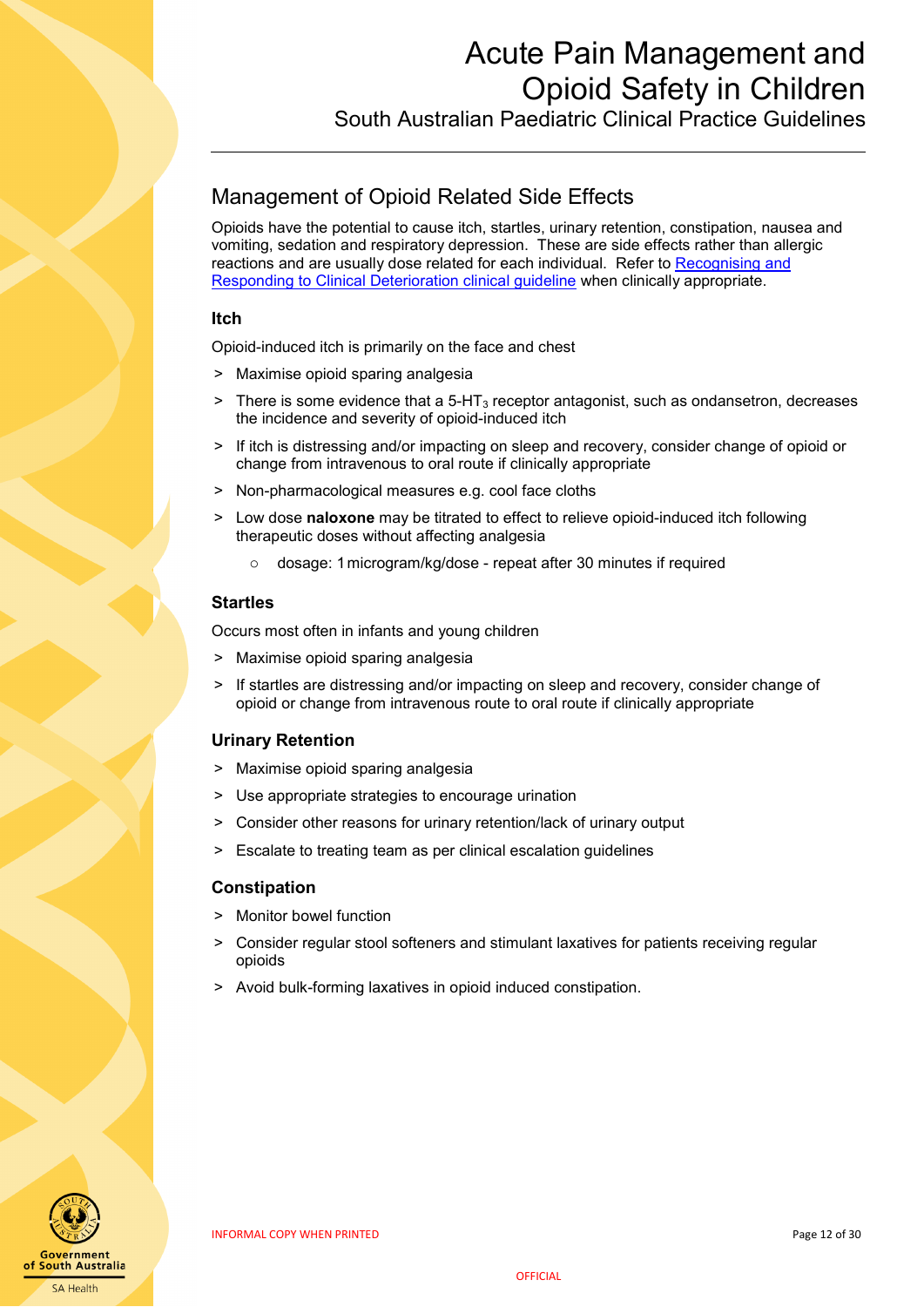South Australian Paediatric Clinical Practice Guidelines

### **Post-operative / Opioid Induced Nausea and Vomiting**



#### **Considerations when managing post-operative nausea and vomiting**

- Limit/cease oral intake
- > Hydrate patient (IV fluids)
- > Minimise activity
- > Encourage rest/sleep
- > Reassure
- > Manage discomfort
- > Maximise opioid sparing analgesia
- > If concern about opioid related nausea and vomiting, consider change of opioid or change from intravenous to oral route of administration if clinically appropriate
- > Review to exclude other reasons for persistent nausea and vomiting
- > Many patients receive antiemetics in theatre check intra-operative anaesthetic chart
- ˃ Ondansetron can cause prolongation of the QT interval. Use with caution in patients who have pre-existing prolongation of the QT interval, are taking other medications which may increase the QT interval or have risk factors for a prolonged QT interval.



INFORMAL COPY WHEN PRINTED **EXAMPLE 2008** 23 OF 30 SOFTING THE RESEARCH PAGE 13 OF 30 SOFTING THE PAGE 13 OF 30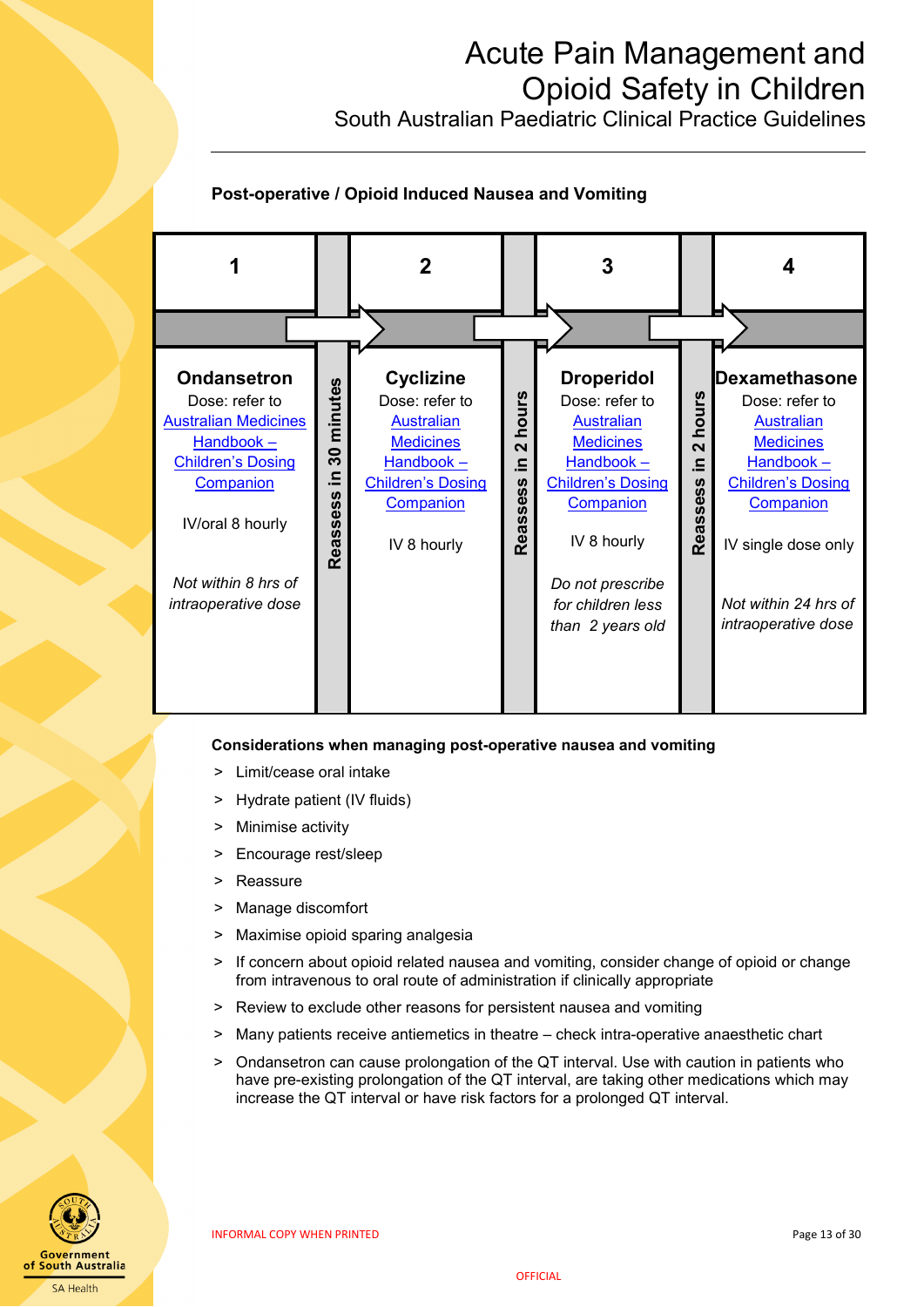

## **Sedation indicating Potential Respiratory Depression**

The best clinical indicator for potential respiratory depression is increasing sedation

- 1. Check respiratory rate, depth and  $SpO<sub>2</sub>$
- 2. Stimulate the patient
- 3. Administer oxygen and initiate other resuscitation measures as clinically appropriate
- 4. If patient is on a PCA or opioid infusion, put the pump on hold
- 5. Escalate to a medical officer or Medical Emergency Response as clinically indicated
- 6. If observations stable, including respiratory rate and  $SpO<sub>2</sub>$ :
	- continue continuous oximetry until sedation resolves
	- restart PCA or opioid infusion at a lower rate once sedation score < 2 and pain score > 3
- > If patient using oral or IV bolus opioid administration, ask the treating team or the Acute Pain Service, if involved, for a review of the analgesia including dosage before the next dose is required.
- ˃ Naloxone may be necessary following review by an anaesthetist or Medical Emergency Response team.

#### <span id="page-13-0"></span>**Naloxone for Reversal of Opioid Action – acute opioid overdose or sedation due to therapeutic use**

- ˃ Naloxone may be necessary following review by an anaesthetic, ED or ICU specialist.
- ˃ Naloxone is short-acting (20-60 minutes) and therefore is shorter acting than most opioids. **Observe the patient closely** for any recurrence of sedation following the last naloxone dose for a minimum of:
	- o 4 hours for short-acting opioid such as immediate release formulations
	- o 24 hours for long-acting opioid such as slow/controlled/modified release formulations or methadone.

#### **Dosage:**

- > Paediatrics: refer to [Australian Medicines Handbook –](https://childrens.amh.net.au/) Children's Dosing Companion
	- $\circ$  Contraindicated in newborn infants born to opioid dependent mother: risk of rapid onset of withdrawal, including seizures (link to [South Australian Perinatal Practice](http://www.sahealth.sa.gov.au/wps/wcm/connect/public+content/sa+health+internet/clinical+resources/clinical+topics/perinatal/perinatal+practice+guidelines)  Guideline – [Infants of Drug Dependent Women\)](http://www.sahealth.sa.gov.au/wps/wcm/connect/public+content/sa+health+internet/clinical+resources/clinical+topics/perinatal/perinatal+practice+guidelines).

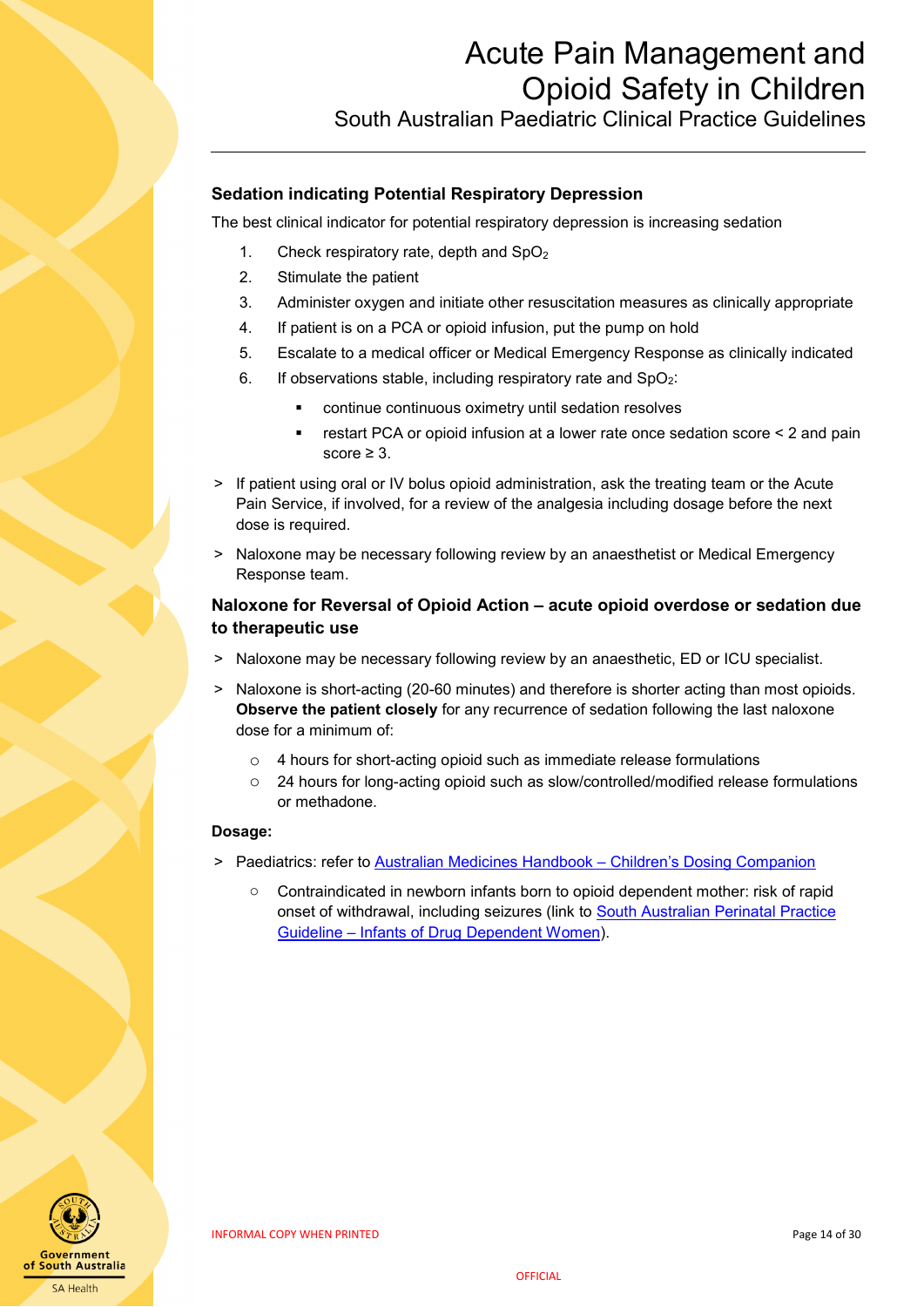South Australian Paediatric Clinical Practice Guidelines

### <span id="page-14-0"></span>Paracetamol

| Age                                          | <b>Dose</b>                                                   | <b>Preparation</b>                                                                                       | <b>Indication and</b><br>additional<br>information                                                          |
|----------------------------------------------|---------------------------------------------------------------|----------------------------------------------------------------------------------------------------------|-------------------------------------------------------------------------------------------------------------|
|                                              |                                                               | <b>Paracetamol</b>                                                                                       |                                                                                                             |
| Neonate                                      |                                                               |                                                                                                          | Mild to moderate                                                                                            |
| Birth (at term)                              |                                                               | Refer to South Australian Neonatal Medication<br>Guideline - Paracetamol                                 | pain                                                                                                        |
| 1 month<br>(44 weeks post<br>conceptual age) |                                                               |                                                                                                          | May be used as a<br>component of<br>multimodal                                                              |
| >1 month                                     | <b>Refer to Australian</b>                                    | Oral (liquid):                                                                                           | analgesia                                                                                                   |
| (44 weeks post<br>conceptual age)            | Medicines Handbook -<br><b>Children's Dosing</b><br>Companion | 250 mg/5mL<br>*check specific bottle                                                                     | May be given in<br>conjunction with                                                                         |
|                                              |                                                               | Oral (tablets):                                                                                          | ibuprofen if no                                                                                             |
|                                              | Give PR only with<br>parental consent                         | 500 mg                                                                                                   | contraindications for<br><b>NSAID</b>                                                                       |
|                                              |                                                               | Rectal (suppository):<br>30 mg*<br>60 mg*<br>125 mg<br>250 mg<br>500 mg<br>*WCHN manufactured<br>product | See below for<br>relative<br>contraindications/<br>considerations and<br>indications for<br>intravenous use |
|                                              |                                                               | Injection:<br>1 g/100mL                                                                                  |                                                                                                             |

#### **Relative contraindications/considerations when ordering paracetamol**

Refer to [Australian Medicines Handbook –](https://childrens.amh.net.au/) Children's Dosing Companion

#### **Indications for intravenous use**

- ˃ Current SA Medicines Formulary restriction: when other forms of paracetamol are inappropriate – patients MUST be nil by mouth
- > Not tolerating oral intake
- > Rectal route not available e.g. rectal surgery, oncology
- > Rectal route refused or inappropriate
- > As soon as the oral or rectal routes are available, intravenous route should be changed

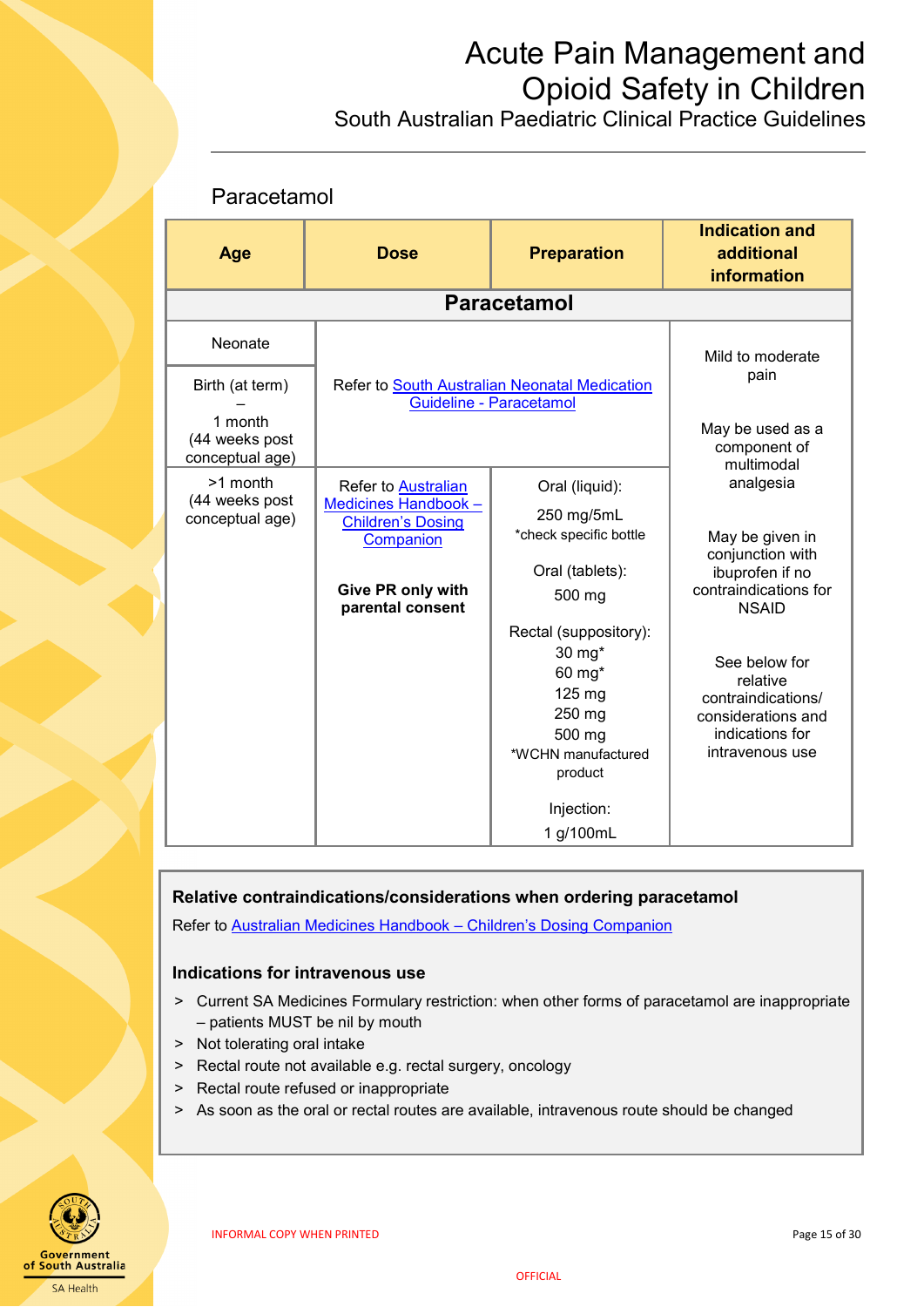# Acute Pain Management and Opioid Safety in Children South Australian Paediatric Clinical Practice Guidelines

# <span id="page-15-0"></span>Non-steroidal Anti-inflammatory Drugs (NSAIDs)

Dose reduction required for renal or severe hepatic impairment

| <b>Dose</b>                                                                                                                                                                           | <b>Preparation</b>                                  | <b>Indication and</b><br>additional<br>information                       |
|---------------------------------------------------------------------------------------------------------------------------------------------------------------------------------------|-----------------------------------------------------|--------------------------------------------------------------------------|
| <b>Ibuprofen</b>                                                                                                                                                                      | Mild to moderate<br>pain, especially                |                                                                          |
| Refer to Australian Medicines Handbook -<br><b>Children's Dosing Companion</b>                                                                                                        | Oral (liquid):<br>100 mg/5mL                        | in relation to an<br>inflammatory<br>process                             |
| Do not give to infants < 3 months of age                                                                                                                                              | Oral (tablets):<br>200 mg<br>400 mg                 | Administer oral<br>preparations<br>with food or milk<br>*single dose may |
| <b>Diclofenac</b>                                                                                                                                                                     |                                                     | be given without<br>food/milk                                            |
| Refer to Australian Medicines Handbook -<br><b>Children's Dosing Companion</b>                                                                                                        | Suppositories:<br>12.5 mg<br>25 mg<br>50 mg         | although this<br>may cause mild<br>stomach irritation<br>May be used as  |
| Do not give to infants < 6 months of age                                                                                                                                              | 100 mg<br>Give rectal only with<br>parental consent | a component of<br>multimodal<br>analgesia                                |
|                                                                                                                                                                                       | Oral (tablets):<br>25 mg                            | May be given<br>with paracetamol                                         |
|                                                                                                                                                                                       | 50 mg<br>No liquid preparation<br>available         | See below for<br>relative<br>contraindications/<br>considerations        |
| <b>Celecoxib</b>                                                                                                                                                                      |                                                     |                                                                          |
| Selective COX-2 Inhibitor                                                                                                                                                             | May be given                                        |                                                                          |
| $100 - 200$ mg<br>oral twice daily<br>Multiple doses (up to 14 days) for patients<br>> 12 years of age and > 40kg<br><b>AND</b><br>who can take oral medicines but are not tolerating | Oral (capsules):<br>100 mg<br>200 mg                | without regard for<br>timing of meals                                    |
| food (alternative to parecoxib)                                                                                                                                                       |                                                     |                                                                          |

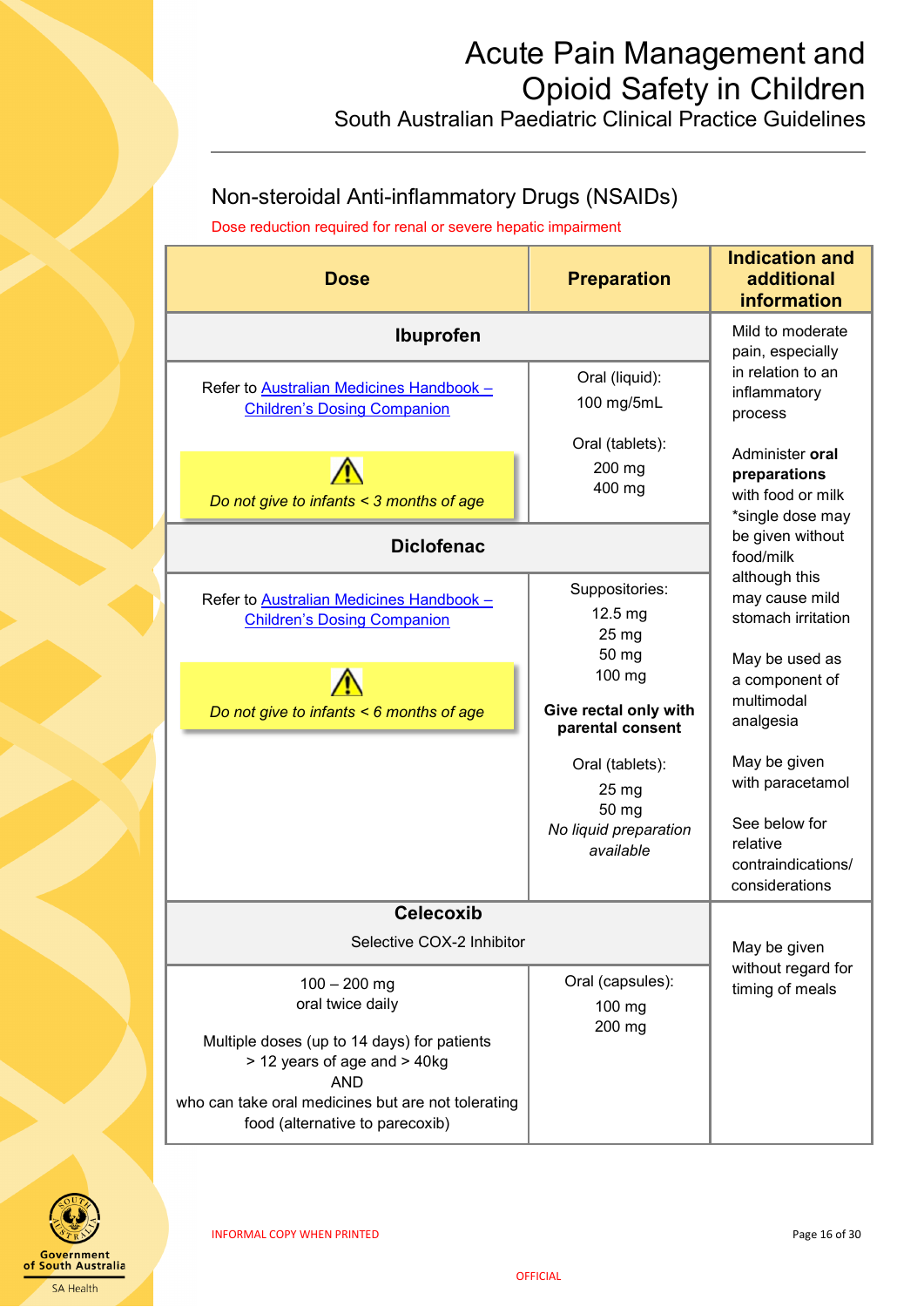South Australian Paediatric Clinical Practice Guidelines

| <b>Parecoxib</b><br>Selective COX-2 Inhibitor                                                                                                                          |                     |  |
|------------------------------------------------------------------------------------------------------------------------------------------------------------------------|---------------------|--|
| 1 mg/kg<br>IV once daily                                                                                                                                               | Injection:<br>40 mg |  |
| Maximum dose: 40 mg/dose<br>paediatric surgical patients<br>$\geq$ 2 years of age                                                                                      |                     |  |
| Multiple doses (up to 3 further doses in the post-<br>operative setting) for children $\geq 2$ years of age on<br>recommendation of the<br>WCH Acute Pain Service only |                     |  |
| No further NSAID for at least 12 hours                                                                                                                                 |                     |  |

### **Relative contraindications/considerations when ordering NSAIDs**

- ˃ Hypovolaemia, dehydration, prolonged lack of oral intake NSAIDs may reduce renal function and cause acute renal impairment (prostaglandins are important in maintaining renal blood flow when circulating blood volume is decreased)
- > Pre-eclampsia
- > Pregnancy
- > Renal disease
- Severe hepatic impairment
- NSAID/Aspirin induced Asthma NSAIDs may increase risk of bronchospasm. If trialled previous NSAID with no issues – may be used. If not previous trial of NSAID – suggest use.
- > Bleeding/clotting disorder non-selective NSAIDs may increase risk of bleeding (anti-platelet effect)
- > Likelihood of surgical intervention within 48 hours particularly if there is a significant risk of post-operative bleeding and in people requiring critical haemostasis
- ˃ History of gastrointestinal bleeding, ulceration or inflammatory bowel disease
- ˃ Recent neurosurgical/transcranial procedure
- > Ear, Nose & Throat surgery (consult with surgeon)
- > Cardiovascular disease or increased cardiovascular risk is present
- > Known hypersensitivity reaction
- ˃ **Rectal administration contraindicated in:** inflammatory bowel disease, surgery or inflammatory conditions of the rectum, anus or sigmoid colon and most oncology patients

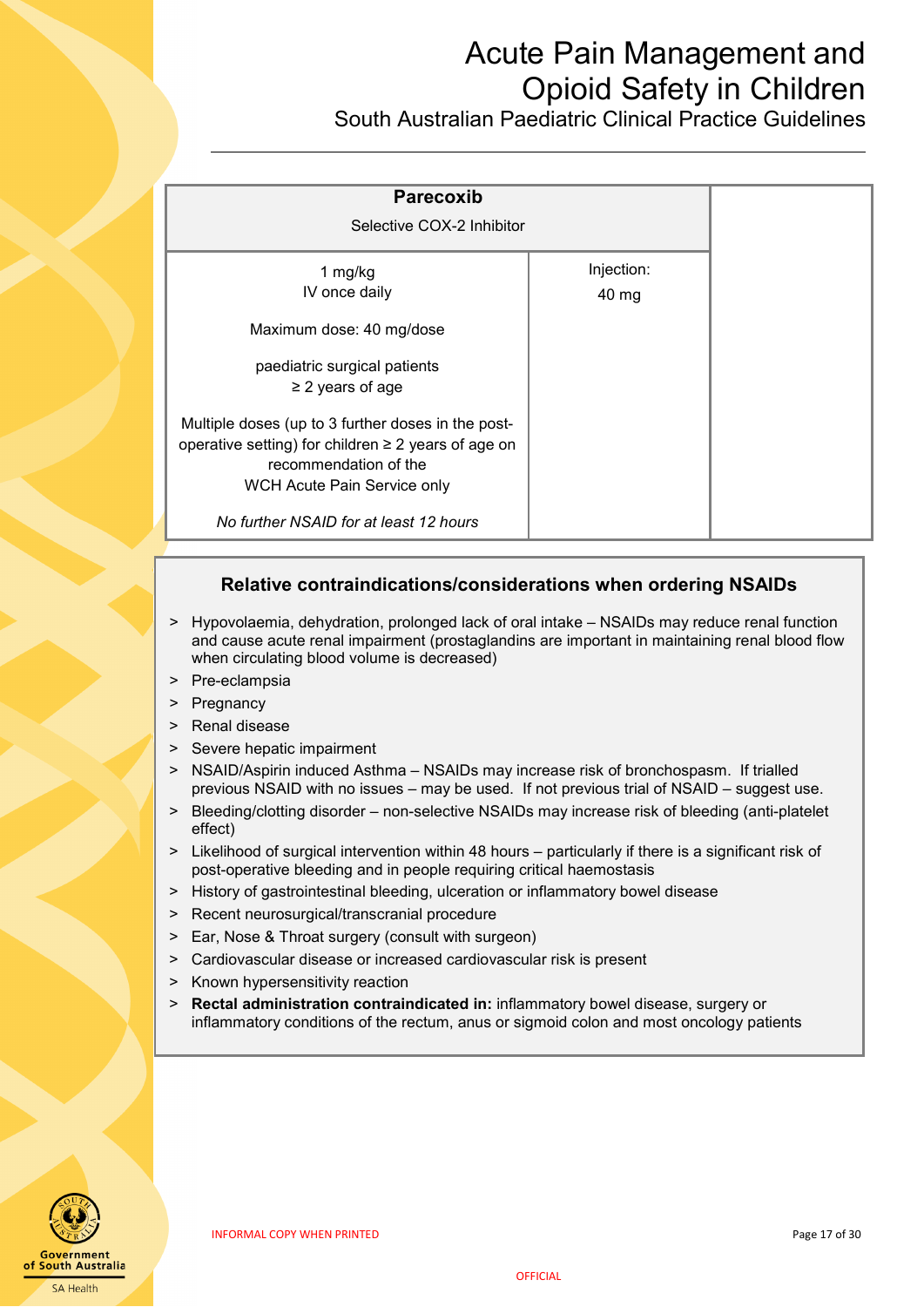South Australian Paediatric Clinical Practice Guidelines

## <span id="page-17-0"></span>**Tramadol**

Dose reduction required for renal or severe hepatic impairment. *It is not recommended to prescribe Tramadol to outpatients – seek expert advice.*

| <b>Preparation</b><br><b>Dose</b>                                                                                                 |                                                                                                                                                 | <b>Indication and</b><br>additional<br><b>information</b>                                                                                                          |
|-----------------------------------------------------------------------------------------------------------------------------------|-------------------------------------------------------------------------------------------------------------------------------------------------|--------------------------------------------------------------------------------------------------------------------------------------------------------------------|
| Tramadol - Immediate Release                                                                                                      |                                                                                                                                                 | Moderate pain                                                                                                                                                      |
| Refer to<br>Australian Medicines Handbook -<br><b>Children's Dosing Companion</b><br>Do not give to infants<br>< 12 months of age | Oral (capsules):<br>50 mg<br>For doses other than 50 mg or<br>100 mg orally, disperse contents of<br>capsule:<br>50 mg made up to 10mL in water | May be used as an<br>analgesic in its own right<br>or as an opioid sparing<br>agent<br>Reputation for nausea<br>but well tolerated by<br>many, especially children |
|                                                                                                                                   | $= 5$ mg/mL<br>Injection:<br>100 mg/2mL                                                                                                         | Report tachycardia,<br>tremor, sedation or<br>agitation to treating team                                                                                           |
|                                                                                                                                   | Tramadol drops not<br>recommended for children                                                                                                  | When ordering for<br>discharge:                                                                                                                                    |
| <b>Tramadol - Slow Release</b><br>Minimum patient weight: 25kg                                                                    | Patient must have<br>tolerated a dose<br>during current<br>admission                                                                            |                                                                                                                                                                    |
| <b>Refer to Australian Medicines</b><br><b>Handbook</b><br>Always tick the SR box on the                                          | 50 mg<br>100 mg                                                                                                                                 | Order a clinically<br>appropriate<br>quantity                                                                                                                      |
| National Standard Medication Chart<br>when prescribing for inpatients                                                             | Tablets must not be crushed,<br>cut or chewed                                                                                                   | Dispersing of<br>capsules requires<br>specific caregiver                                                                                                           |
| If prescribing SR + immediate<br>release tramadol for<br>breakthrough, do not exceed                                              |                                                                                                                                                 | education from a<br>pharmacist                                                                                                                                     |
| maximum recommended daily<br>dose                                                                                                 |                                                                                                                                                 | See below for<br>relative                                                                                                                                          |
| Time to peak concentration:<br>10-12 hours after 1st dose                                                                         |                                                                                                                                                 | contraindications/<br>considerations                                                                                                                               |
| Duration of effect: 12 hours                                                                                                      |                                                                                                                                                 |                                                                                                                                                                    |

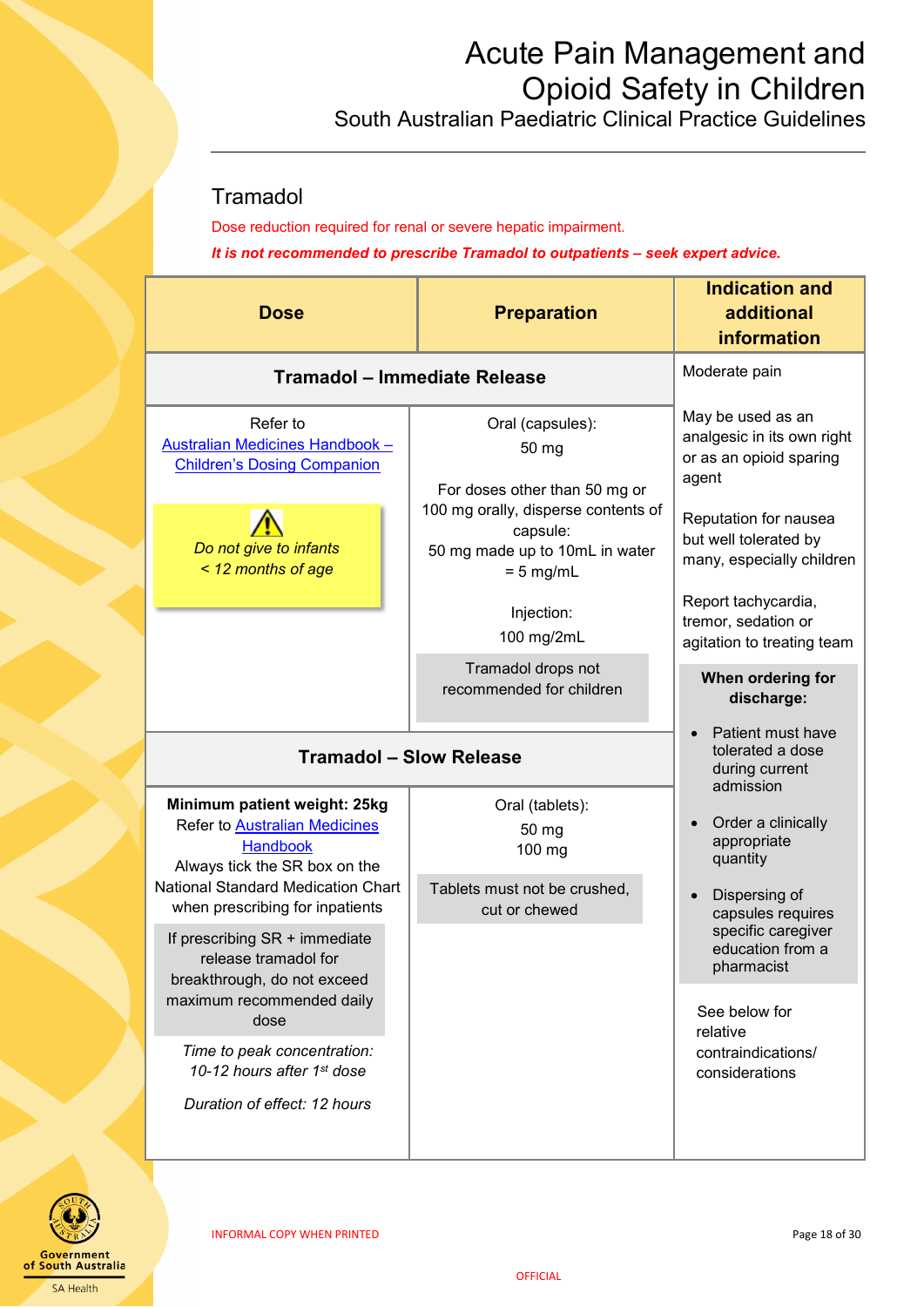South Australian Paediatric Clinical Practice Guidelines

#### **Relative contraindications/considerations when ordering tramadol**

Do not use for the following patients:

- ˃ **History of seizures or a recognised risk for seizures as it may lower seizure threshold**
- ˃ Concurrently taking selective serotonin reuptake inhibitors (citalopram, dapoxetine, escitalopram, fluoxetine, fluvoxamine, paroxetine, sertraline) and serotonin and noradrenaline reuptake inhibitors (desvenlafaxine, duloxetine, venlafaxine) – risk of serotonin toxicity
- > Received pethidine in the last two days
- > Received moclobemide in the last two days
- ˃ Received monoamine oxidase inhibitors (phenelzine, transylcypromine) in the last 14 days.

Use with caution:

- > Tramadol is metabolised to an active metabolite by CYP2D6; variable metabolism may result in toxicity or reduced effect
- > In patients who are taking warfarin may increase anticoagulant effects
- > In patients who are taking tricyclic antidepressants (amitriptyline, clomipramine, dosulepin (dothiepin), doxepin, imipramine, nortriptyline) especially at higher doses
- ˃ Carbamazepine may reduce tramadol's activity

i<br>I

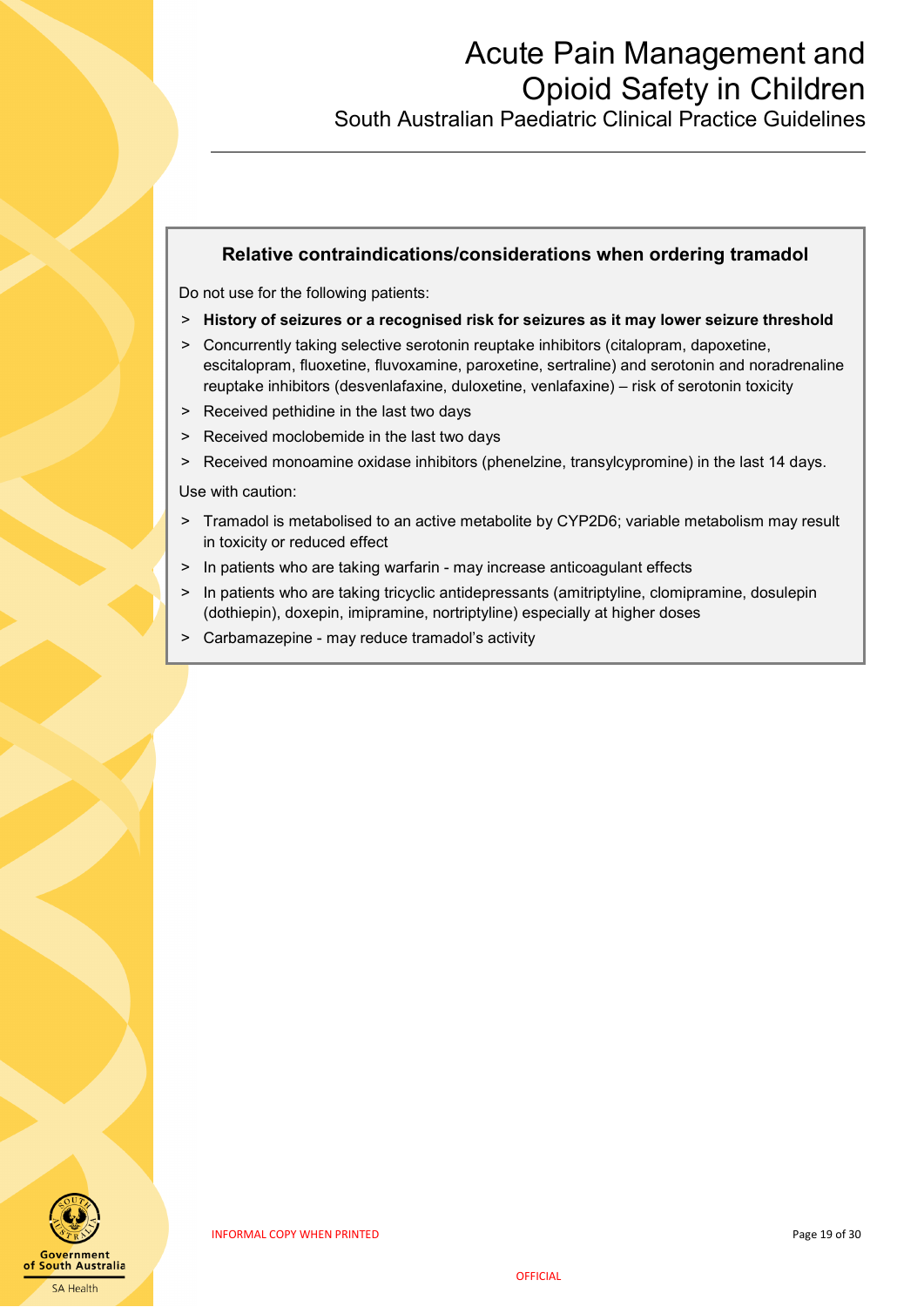South Australian Paediatric Clinical Practice Guidelines

## <span id="page-19-0"></span>Oral Opioid – Immediate Release

Dose reduction required for renal or severe hepatic impairment

| <b>Dose</b>                                                                                                                                                                                                                                                                                                                                        | <b>Preparation</b>                 | <b>Routine</b><br>observations                                                                                                                                                                                                                             | <b>Indication and</b><br>additional<br>information                                                                                                                                                                                                                                                                                                                        |  |
|----------------------------------------------------------------------------------------------------------------------------------------------------------------------------------------------------------------------------------------------------------------------------------------------------------------------------------------------------|------------------------------------|------------------------------------------------------------------------------------------------------------------------------------------------------------------------------------------------------------------------------------------------------------|---------------------------------------------------------------------------------------------------------------------------------------------------------------------------------------------------------------------------------------------------------------------------------------------------------------------------------------------------------------------------|--|
|                                                                                                                                                                                                                                                                                                                                                    | <b>Oxycodone - Oral</b>            |                                                                                                                                                                                                                                                            |                                                                                                                                                                                                                                                                                                                                                                           |  |
| Refer to Australian Medicines<br><b>Handbook - Children's Dosing</b><br>Companion*                                                                                                                                                                                                                                                                 | Oral (liquid):<br>1 mg/mL          | Observe at 1 hour for<br>analgesic effect and<br>side effects                                                                                                                                                                                              | Moderate - severe<br>pain if oral route<br>available                                                                                                                                                                                                                                                                                                                      |  |
| For infants < 12 months of age<br>or concerns re. respiratory<br>depression - consult with<br>Anaesthetic, Medical, ICU, ED<br>or Neonatal Consultant                                                                                                                                                                                              | Oral (tablets):<br>5 <sub>mg</sub> | Special monitoring<br>precautions for<br>infants $<$ 12<br>months of age -<br>refer to Minimum<br><b>Observations</b>                                                                                                                                      | Oral opioid of choice<br>for children<br>Document on<br>medication chart:<br>only give if sedation<br>score $<$ 2 (only give if<br>SS < 2<br><b>Consider minimising</b><br>supply quantity on                                                                                                                                                                             |  |
| discharge<br><b>Morphine - Oral</b>                                                                                                                                                                                                                                                                                                                |                                    |                                                                                                                                                                                                                                                            |                                                                                                                                                                                                                                                                                                                                                                           |  |
| Refer to Australian Medicines<br>Handbook - Children's Dosing<br>Companion*<br><i>*For infants &lt; 12 months of age</i><br>or concerns re. respiratory<br>depression - consult with<br>Anaesthetic, Medical, ICU, ED<br>or Neonatal Consultant<br>*Immediate release opioids may occasionally be used at regular (scheduled) intervals or shorter | Oral (liquid):<br>5 mg/mL          | Observe at 1 hour for<br>analgesic effect and<br>side effects<br>Special monitoring<br>precautions for<br>infants $<$ 12<br>months of age -<br>refer to Minimum<br><b>Observations</b><br>intervals than those stated above with Acute Pain Service advice | Moderate - severe<br>pain if oral route<br>available<br>Morphine liquid is<br>less palatable than<br>oxycodone<br>Document on<br>medication chart:<br>only give if sedation<br>score $< 2$ (only give if<br>SS < 2<br>Larger doses may<br>be ordered as a<br>component of<br>procedural<br>analgesia - refer to<br>organisational<br>procedure for dosing<br>& monitoring |  |

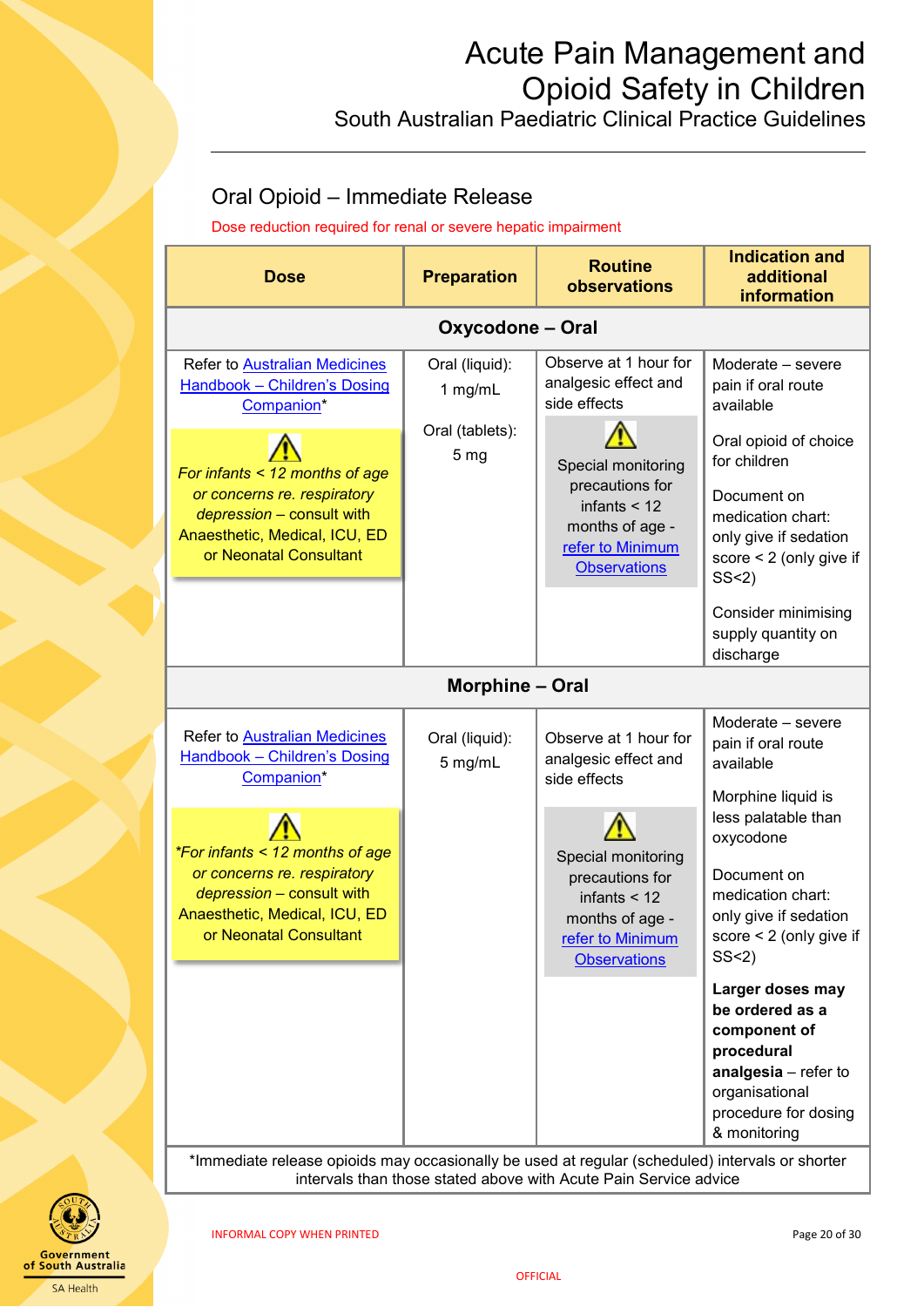South Australian Paediatric Clinical Practice Guidelines

<span id="page-20-0"></span>

| Oral Opioid – Slow Release (SR) / Modified Release (MR) /<br>Controlled Release (CR) and Long-Acting<br>$\triangle$ Slow release opioids are not recommended for acute pain management $\triangle$<br>refer to Slow/Modified/Controlled Release Opioids section |                                                                                                                                                                                                 |                                                                                                                                                                               |                                                                                                                                                                                                                                                                                                                                                                                    |  |  |
|-----------------------------------------------------------------------------------------------------------------------------------------------------------------------------------------------------------------------------------------------------------------|-------------------------------------------------------------------------------------------------------------------------------------------------------------------------------------------------|-------------------------------------------------------------------------------------------------------------------------------------------------------------------------------|------------------------------------------------------------------------------------------------------------------------------------------------------------------------------------------------------------------------------------------------------------------------------------------------------------------------------------------------------------------------------------|--|--|
| <b>Oxycodone Slow Release</b><br>(Oxycontin® SR)<br>Non-formulary - not stocked at the WCH*<br>*available on Statewide Formulary - at WCH can be prescribed for continuing therapy while<br>inpatient on recommendation of WCH Pain Service                     |                                                                                                                                                                                                 |                                                                                                                                                                               |                                                                                                                                                                                                                                                                                                                                                                                    |  |  |
| <b>Tramadol Slow Release</b><br><b>Refer to Tramadol section</b><br><b>Methadone</b><br>Long-acting<br>$\sqrt{N}$ Specialised modality – seek expert advice $\sqrt{N}$                                                                                          |                                                                                                                                                                                                 |                                                                                                                                                                               |                                                                                                                                                                                                                                                                                                                                                                                    |  |  |
| <b>Dose</b>                                                                                                                                                                                                                                                     | <b>Routine</b><br><b>Indication and</b><br><b>Preparation</b><br>observations<br>additional information                                                                                         |                                                                                                                                                                               |                                                                                                                                                                                                                                                                                                                                                                                    |  |  |
|                                                                                                                                                                                                                                                                 | <b>Morphine SR</b><br>(MS Contin®)<br>$\Lambda$ Specialised modality – seek expert advice $\Lambda$                                                                                             |                                                                                                                                                                               |                                                                                                                                                                                                                                                                                                                                                                                    |  |  |
| <b>Refer to Australian</b><br>Medicines Handbook -<br><b>Children's Dosing</b><br>Companion<br>Time to peak concentration:<br>3-4 hours after 1st dose<br>Duration of effect: 12 hours                                                                          | Oral (sachets):<br>20 mg made up to<br>10 mL water<br>$= 2$ mg/mL<br>Oral (tablets):<br>5 <sub>mg</sub><br>10 mg<br>15 mg<br>30 mg<br>60 mg<br>Tablets must not<br>be crushed, cut<br>or chewed | Observe for and<br>report excessive<br>sedation,<br>especially at<br>commencement<br>of therapy or with<br>dose increase<br>refer to<br><b>Minimum</b><br><b>Observations</b> | Moderate - severe pain<br>At WCH, must only be<br>prescribed by:<br><b>Acute Pain Service</b><br>(APS)<br><b>Chronic Pain Service</b><br><b>Palliative Care</b><br><b>Other Consultant</b><br>medical officer staff<br>experienced in the<br>prescribing of slow<br>release opioids<br>Document on medications<br>chart: only give if sedation<br>score <2 (only give if<br>SS < 2 |  |  |

- > Practice Points when ordering Morphine SR (MS Contin®).
- ˃ ˃ Consider dose reduction in renal or hepatic impairment.
- > It takes 2-3 days to reach steady state following commencement.
- > Breakthrough analgesia should be ordered PRN if used for analgesia.
- > Can be used within an opioid weaning process, opioid tolerance or opioid rotation.
- > In most instances, slow release or long-acting doses should be administered even when patients are fasting prior to a general anaesthetic.
- ˃ Tick the SR box on the medication chart when prescribing these medications.

of South Australia SA Health

**OFFICIAL**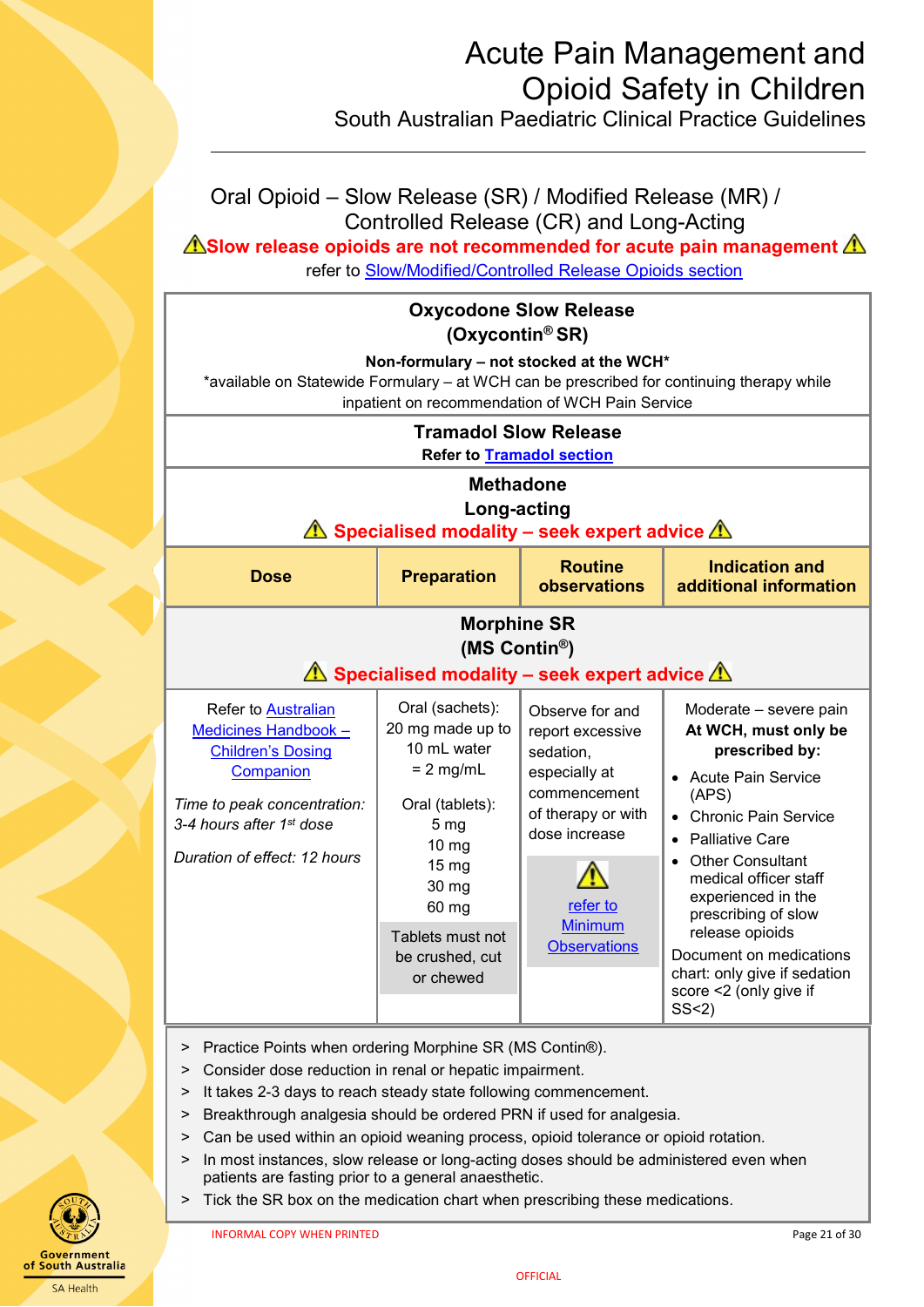South Australian Paediatric Clinical Practice Guidelines

### <span id="page-21-0"></span>Intravenous Opioid – Bolus

#### **Morphine: consider dose reduction in renal or hepatic impairment**

#### **Fentanyl: consider dose reduction in renal impairment**

- > Single dose intravenous bolus opioids have a role in the management of short term moderate-severe pain or incident related pain
- > If regular bolus doses are required, the use of PCA, NCA or opioid infusions should be considered if available in your organisation using organisational procedures

| <b>Dose</b>                                                                                                                                                                                                                                                              | <b>Preparation</b>            | <b>Routine</b><br>observations                                                                                                                                                                                                                            | <b>Indication and</b><br>additional<br>information                                                                                                                                                                                        |
|--------------------------------------------------------------------------------------------------------------------------------------------------------------------------------------------------------------------------------------------------------------------------|-------------------------------|-----------------------------------------------------------------------------------------------------------------------------------------------------------------------------------------------------------------------------------------------------------|-------------------------------------------------------------------------------------------------------------------------------------------------------------------------------------------------------------------------------------------|
| <b>Morphine - Intravenous</b>                                                                                                                                                                                                                                            |                               | Record pre and 5                                                                                                                                                                                                                                          | Single dose:                                                                                                                                                                                                                              |
| Refer to<br>Australian Medicines Handbook -<br><b>Children's Dosing Companion</b><br>Infants < 12 months of age:<br>special dosing precautions -<br>consult with Anaesthetic, Medical,<br><b>ICU, ED or Neonatal Consultant</b><br>Titrate dose according to             | Injection:<br>10 mg/mL        | minutes, 15 minutes<br>and 30 minutes post<br>administration:<br>respiratory rate, heart<br>rate, SpO <sub>2</sub> , sedation<br>score and pain score<br>Continuous oximetry<br>recommended for all<br>and mandatory for<br>infants<br>< 12 months of age | moderate - severe pain<br>or incident related pain<br>If regular bolus doses<br>are required, the use of<br>PCA or opioid infusion<br>should be considered<br>'Pain Protocols' for use<br><b>ONLY</b> in Emergency<br>Department and Post |
| response and sedation<br>Time to peak concentration:<br>20 minutes<br>Duration of effect: 2-4 hours                                                                                                                                                                      |                               | Special monitoring                                                                                                                                                                                                                                        | Anaesthetic Care Unit by<br>accredited staff following<br>local organisational<br>guidelines                                                                                                                                              |
| <b>Fentanyl - Intravenous</b>                                                                                                                                                                                                                                            |                               | precautions for<br>infants <12                                                                                                                                                                                                                            | Larger IV doses may<br>be ordered as a                                                                                                                                                                                                    |
| Refer to<br>Australian Medicines Handbook -<br><b>Children's Dosing Companion</b><br>Infants $<$ 12 months of age:<br>special dosing precautions -<br>consult with Anaesthetic, Medical,<br>ICU, ED or Neonatal Consultant<br>Time to peak concentration:<br>3-5 minutes | Injection:<br>50 microgram/mL | months of age -<br>refer to Minimum<br><b>Observations</b><br>If given in conjunction<br>with sedative agents<br>for procedural pain,<br>refer to organisational<br>procedure for<br>personnel &<br>monitoring                                            | component of<br>paediatric procedural<br>analgesia refer to<br>organisational procedure<br>for dosing & monitoring<br>Document on medication<br>chart: only give if<br>sedation score < 2 (only<br>give if SS<2)                          |
| Duration of effect: 30-60 minutes                                                                                                                                                                                                                                        |                               |                                                                                                                                                                                                                                                           |                                                                                                                                                                                                                                           |

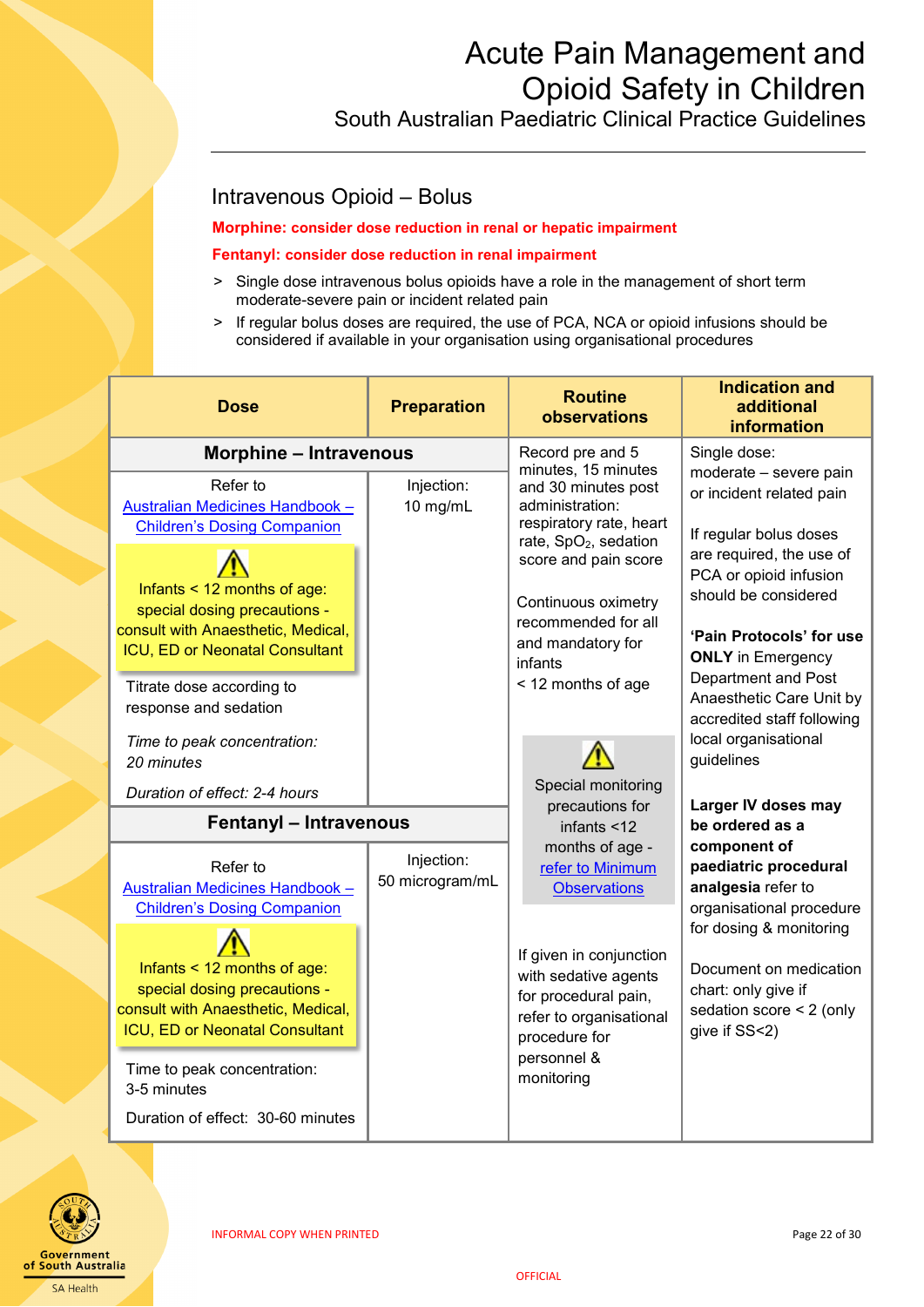South Australian Paediatric Clinical Practice Guidelines

### <span id="page-22-0"></span>Subcutaneous (SC) and Intramuscular (IM) Opioid – Intermittent

### **Morphine – Subcutaneous / Intramuscular Fentanyl - Subcutaneous A** Not recommended for general paediatric use A

### <span id="page-22-1"></span>Intranasal Fentanyl

| <b>Dose</b>                                                                                                                                     | <b>Preparation</b>    | <b>Routine</b><br><b>Observations</b>                                                                                                                                                                                                                                | <b>Indication and</b><br>additional<br><b>information</b>                                                                                                                                                                                   |
|-------------------------------------------------------------------------------------------------------------------------------------------------|-----------------------|----------------------------------------------------------------------------------------------------------------------------------------------------------------------------------------------------------------------------------------------------------------------|---------------------------------------------------------------------------------------------------------------------------------------------------------------------------------------------------------------------------------------------|
|                                                                                                                                                 | Fentanyl - Intranasal |                                                                                                                                                                                                                                                                      |                                                                                                                                                                                                                                             |
| Refer to                                                                                                                                        | Injection:            | Prior to                                                                                                                                                                                                                                                             | Severe pain                                                                                                                                                                                                                                 |
| <b>Australian Medicines</b><br>Handbook - Children's<br><b>Dosing Companion</b>                                                                 | 50 microgram/mL       | administration and<br>10 minutes following<br>each dose:                                                                                                                                                                                                             | May be used as<br>initial analgesia or<br>procedural pain                                                                                                                                                                                   |
| Infants $<$ 12 months of age:<br>special dosing precautions -<br>consult with Anaesthetic,<br>Medical, ICU, ED or<br><b>Neonatal Consultant</b> |                       | heart rate,<br>respiratory rate,<br>SpO <sub>2</sub> , pain score<br>and sedation score<br>Patient must be<br>observed for 45<br>minutes following                                                                                                                   | management e.g.<br>fractures requiring<br>plaster application<br>or wound<br>exploration<br>Do not use if the<br>patient has an altered                                                                                                     |
| Time to therapeutic level:<br>10 minutes<br>Duration of effect:<br>30-60 minutes                                                                |                       | last dose and until<br>they have returned<br>to their pre-analgesic<br>level of functioning<br>If used with a<br>sedative agent as a<br>component of<br>paediatric<br>procedural<br>analgesia - refer to<br>organisational<br>procedure for<br>additional monitoring | conscious state, head<br>injury or if they have<br>upper respiratory or<br>nasal tract infection<br>as absorption can be<br>altered<br>Document on<br>medication chart:<br>only give if sedation<br>score $< 2$ (only give<br>if $SS < 2$ ) |

### **Administration**

Use a Mucosal Atomiser Device® (MAD) and a 3mL syringe

- 1. Draw up more than required dose
- 2. Attach MAD to the syringe
- 3. Prime syringe to correct dose this eliminates dose errors from 0.09mL dead space in atomiser
- 4. Position the patient, if able, sitting up with head tilted back at a  $45^{\circ}$  angle
- 5. Deliver fentanyl into single nostril the volume may be equally divided into both nostrils, especially if large volume

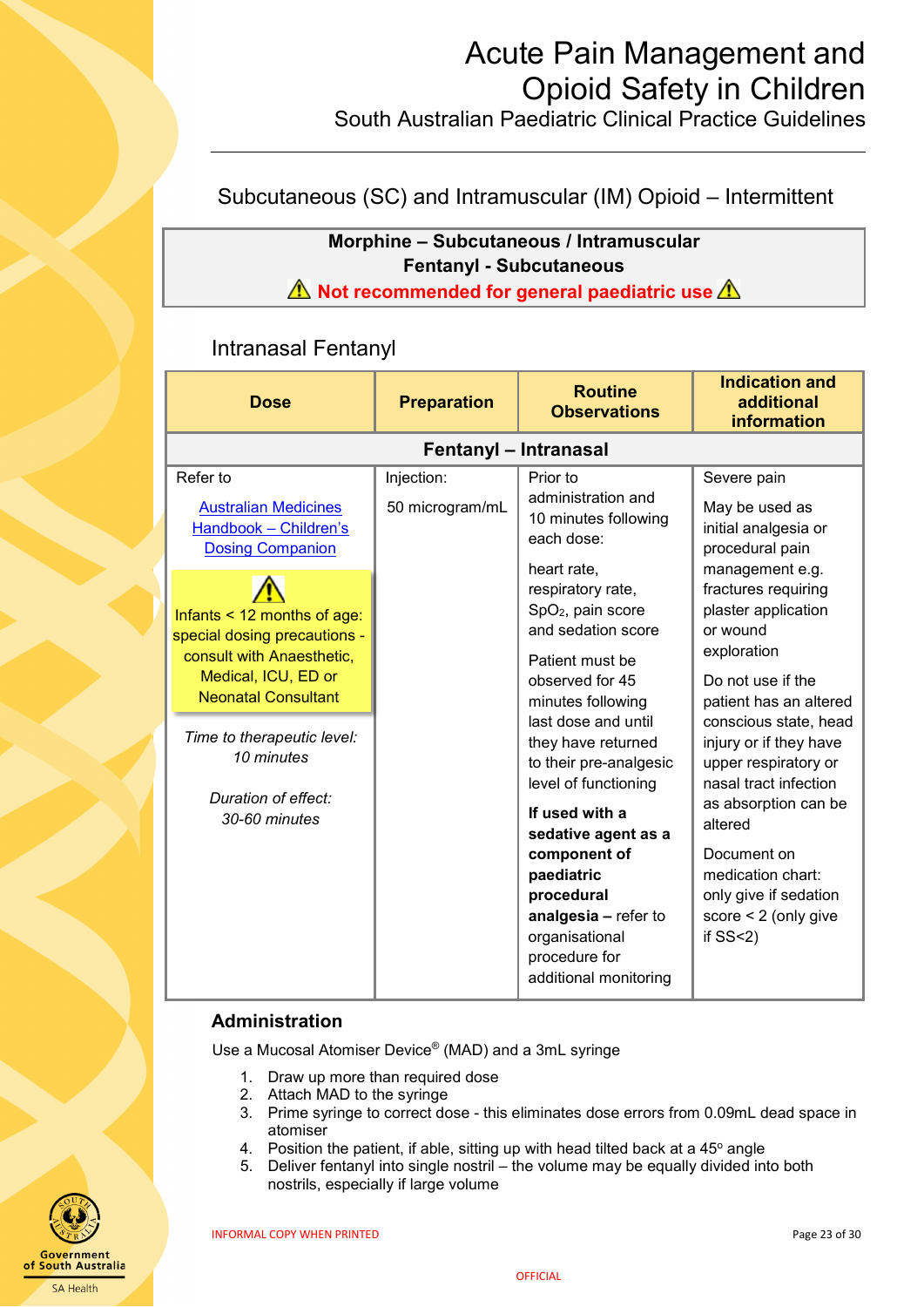South Australian Paediatric Clinical Practice Guidelines

## <span id="page-23-0"></span>Transdermal Opioid

## **A** Not recommended for acute pain management **A**

Refer to organisational procedures for management of patches

| <b>Dose</b>                                                                                                                                                                                                                                                                                                                                                                                                                                                                                                                             | <b>Available sizes</b>                                                                                                                                           | <b>Routine</b><br><b>Observations</b>                                                                         | <b>Indication and</b><br>additional<br>information                                                                                                                                                      |
|-----------------------------------------------------------------------------------------------------------------------------------------------------------------------------------------------------------------------------------------------------------------------------------------------------------------------------------------------------------------------------------------------------------------------------------------------------------------------------------------------------------------------------------------|------------------------------------------------------------------------------------------------------------------------------------------------------------------|---------------------------------------------------------------------------------------------------------------|---------------------------------------------------------------------------------------------------------------------------------------------------------------------------------------------------------|
| <b>Fentanyl - Transdermal</b><br><b>Buprenorphine - Transdermal</b><br>$\triangle$ Specialised modality – seek expert advice $\triangle$                                                                                                                                                                                                                                                                                                                                                                                                |                                                                                                                                                                  |                                                                                                               |                                                                                                                                                                                                         |
| If converting from parenteral or oral<br>opioid analgesic medication:<br>starting dose can be estimated using<br>the total opioid requirement in the<br>previous 24 hours using an<br>equianalgesic table or Opioid<br>Calculator available from <b>ANZCA</b><br><b>Faculty of Pain Medicine website</b><br>or app store<br>It is preferable to choose a slightly<br>lower dose and provide<br>breakthrough analgesia when<br>commencing therapy                                                                                        | Fentanyl:<br>12 microgram/hr<br>25 microgram/hr<br>50 microgram/hr<br>75 microgram/hr<br>100 microgram/hr<br>Buprenorphine:<br>5 microgram/hr<br>10 microgram/hr | Observe for<br>sedation during<br>the first 24<br>hours of<br>therapy or if the<br>patch size is<br>increased | Predominantly used<br>in palliative care,<br>oncology or for<br>patients requiring a<br>few days of<br>background opioid<br>who are non-<br>compliant with oral<br>medications and have<br>no IV access |
| Patch size may be titrated depending<br>on breakthrough use                                                                                                                                                                                                                                                                                                                                                                                                                                                                             |                                                                                                                                                                  |                                                                                                               |                                                                                                                                                                                                         |
| Practice Points when ordering transdermal opioids<br>Do not use for opioid naïve patients.<br>><br>The initial patch will take time to reach peak effect and breakthrough analgesia may be required<br>><br>during this period.<br>Check with a pharmacist or prescriber that the patch is suitable for cutting.<br>><br>Patients require observation for over sedation during the first 24 hours of therapy or if the patch<br>><br>size is increased.<br>> Check patch 2-3 times daily and document to ensure patch remains in place. |                                                                                                                                                                  |                                                                                                               |                                                                                                                                                                                                         |

- > Remove the old patch prior to applying a new patch.
- > Dispose of used patches as per organisational procedure must be folded over and disposed of in a yellow sharps container.

| <b>Drug</b>          | Time to steady state after<br>initial patch application or<br>dose increase | <b>Patch</b><br>replacement | <b>Length of effect</b><br>following patch removal |
|----------------------|-----------------------------------------------------------------------------|-----------------------------|----------------------------------------------------|
| Fentanyl             | $12 - 24$ hours<br>(therapeutic at 6 hours)                                 | Every 3 days                | 50% wears off over<br>17 hours                     |
| <b>Buprenorphine</b> | Up to 3 days                                                                | Weekly                      | 50% wears off over<br>12 hours                     |

### **Time to peak effect of transdermal opioids:**



INFORMAL COPY WHEN PRINTED **EXECUTES** 24 of 30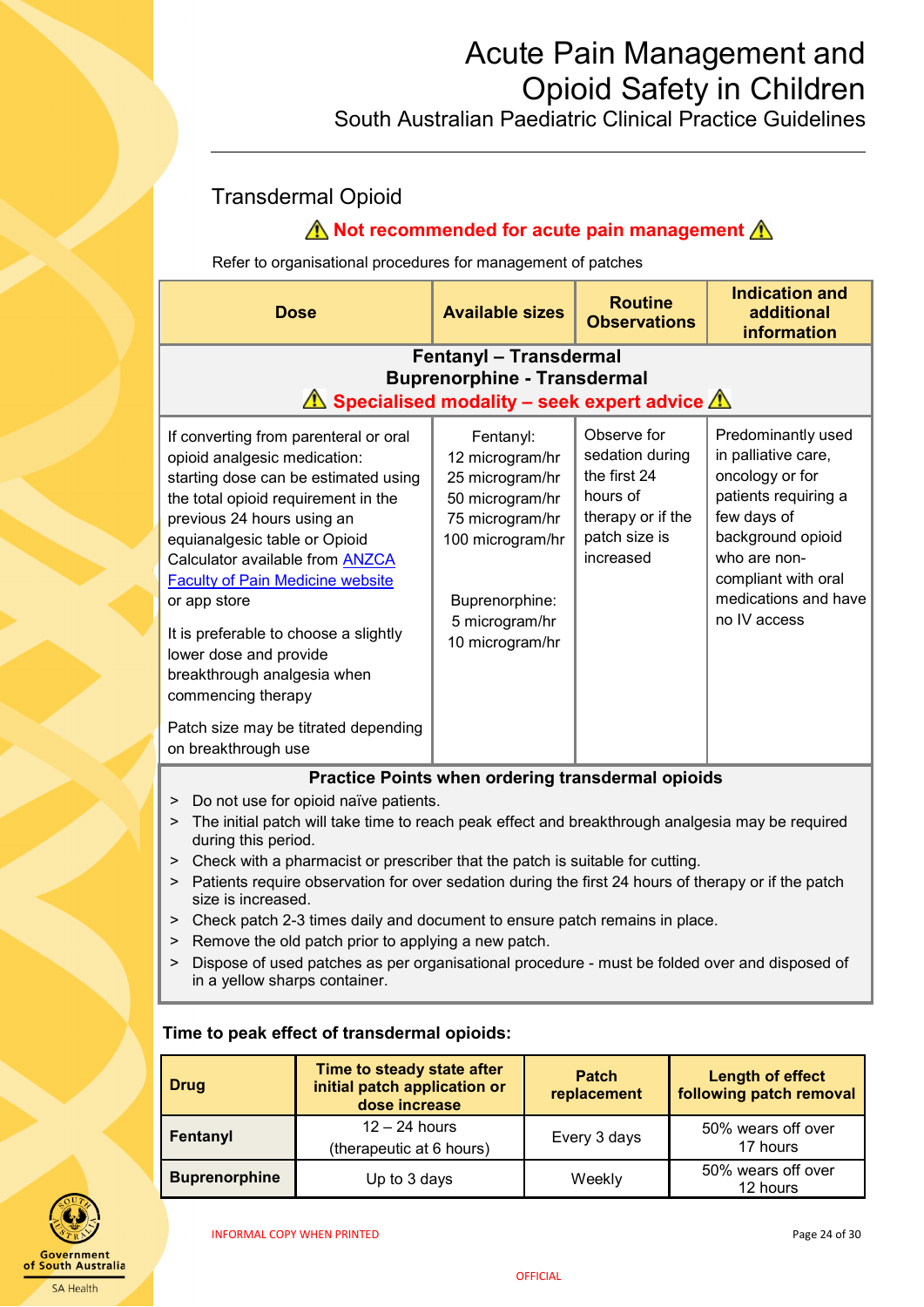South Australian Paediatric Clinical Practice Guidelines

## <span id="page-24-0"></span>**Additional Adjuvant Medications**

### <span id="page-24-1"></span>**Muscle Relaxant: Diazepam**

- > Muscle spasm may occur following some neurosurgery or orthopaedic surgery/trauma
- ˃ Oral diazepam is the medication of choice
- > If patient is on concurrent opioids or sedating medications, monitor SpO2 following initial dose

### **Dosage:** Diazepam

Refer to [Australian Medicines Handbook –](https://childrens.amh.net.au/) Children's Dosing Companion

### <span id="page-24-2"></span>**Clonidine**

- $\sim \alpha_2$  adrenoreceptor agonist
- > Has analgesic and sedative properties as well as a role in facilitating opioid weaning
- ˃ Anti-hypertensive do not give if hypotensive
	- $\circ$  Monitor blood pressure with 1<sup>st</sup> dose and any subsequent dose increases: IV: pre and 30 minutes post administration Oral: pre and 1 hour post administration
- > Reduce dose if sedation excessive
- > Regular dosing can be stopped immediately if used for less than 2 weeks
- > If used for more than 2 weeks, wean off regular dose suggest daily over at least 5 days then stop

**Dosage**: consider dosage reduction in renal impairment

Oral / IV clonidine dose: 1-2 micrograms/kg/dose 8 hourly regularly or PRN

### <span id="page-24-3"></span>**Amitriptyline**

- ˃ Tricyclic antidepressant but can be used for the management of neuropathic pain in low doses
- > No oral mixture available

 **Dosage:** prescribed once per day 2 hours prior to bed time

Refer to [Australian Medicines Handbook –](https://childrens.amh.net.au/) Children's Dosing Companion

### <span id="page-24-4"></span>**Gabapentin**

- > Anticonvulsant medication but can be used in the management of neuropathic pain
- > Used in post-operative and burn injury for neuropathic pain
- > Not available on PBS for neuropathic pain so not first choice for outpatient care
- ˃ No oral mixture available but the contents of the capsules may be dispersed in 10mL of water before administration

**Dosage:** consider dosage reduction in renal impairment

Refer to [Australian Medicines Handbook –](https://childrens.amh.net.au/) Children's Dosing Companion

### <span id="page-24-5"></span>**Pregabalin**

- ˃ Available on PBS for neuropathic pain
- > No oral mixture available

### **Dosage:**

No paediatric dosing guidelines available



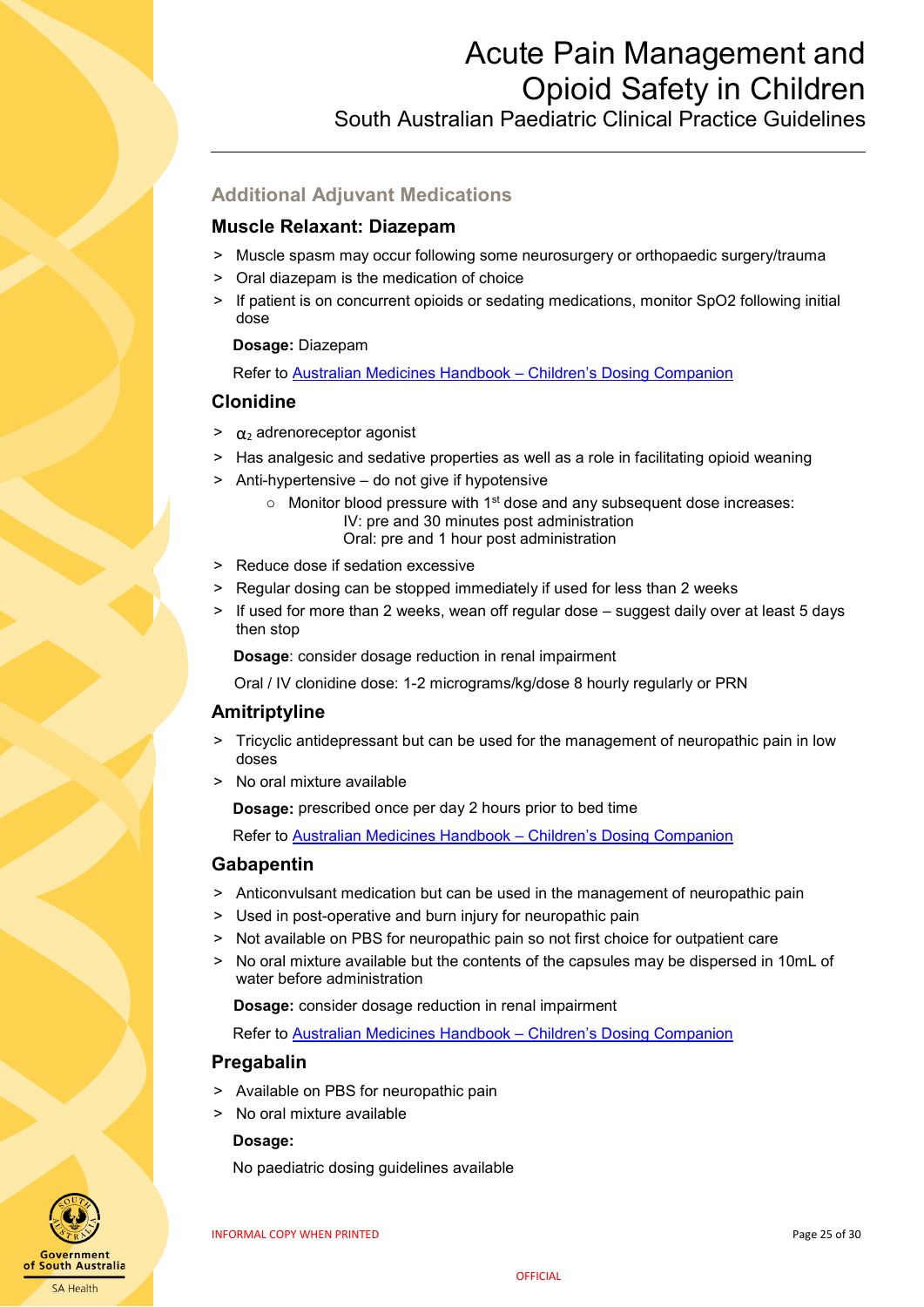South Australian Paediatric Clinical Practice Guidelines

<span id="page-25-0"></span>Intravenous Opioid / Analgesic Infusions / Nurse Controlled Analgesia (NCA)

### **A** Specialised modality – seek expert advice A

Opioid infusions and nurse controlled analgesia provide continuous and/or bolus doses of opioid/analgesic medication for the management of acute pain to infants, children and older patients who are unable to effectively manage patient controlled analgesia.

Refer to organisational procedure for indications, contraindications, management and specific patient monitoring requirements. The syringe pump should be lockable to prevent accidental or intentional tampering.

Patients receiving opioid infusions require close observations because of the risk of accumulation and adverse effects. Continuous pulse oximetry is mandatory for all patients and must continue for at least two hours following cessation of opioid infusion. As a minimum, document respiratory rate, heart rate, SpO<sub>2</sub>, sedation score and pain score at least hourly.

#### **Infants – additional monitoring**

The physiological immaturity of infants increases their sensitivity to opioids. Particular attention and longer monitoring is required in infants receiving opioid infusion and following cessation of opioid infusion – [refer to Minimum Observations Following Opioid Administration section](#page-9-1)

- ˃ **Morphine - consider dose reduction in hepatic or renal impairment**
- ˃ **Fentanyl - consider dose reduction in renal impairment**

**Opioid / Analgesic Infusion standard dosing protocol:**

|           | <b>Infants LESS than 1 year</b>                                                                                 |           |                                                                                                                    |
|-----------|-----------------------------------------------------------------------------------------------------------------|-----------|--------------------------------------------------------------------------------------------------------------------|
|           | <b>Morphine or Oxycodone</b>                                                                                    |           | Fentanyl                                                                                                           |
|           | Add 0.5 mg/kg and dilute to a total volume<br>of 50mL with sodium chloride 0.9%<br>(10micrograms/kg/mL)         | $\bullet$ | Add 10 micrograms/kg and dilute to a total<br>volume of 50mL with sodium chloride 0.9%<br>$(0.2$ micrograms/kg/mL) |
| $\bullet$ | Rate: $0 - 2$ mL/hr<br>$(0 - 20$ micrograms/kg/hr)                                                              |           | Rate: $0 - 2$ mL/hour<br>$(0 - 0.4$ micrograms/kg/hr)                                                              |
| $\bullet$ | Bolus dose: $1 - 2mL$<br>(10 – 20 micrograms/kg) every 30 minutes PRN<br>for breakthrough or intervention pain. |           | Bolus dose: $1 - 2mL$<br>$(0.2 - 0.4$ micrograms/kg) every 15 minutes<br>PRN for breakthrough or intervention pain |

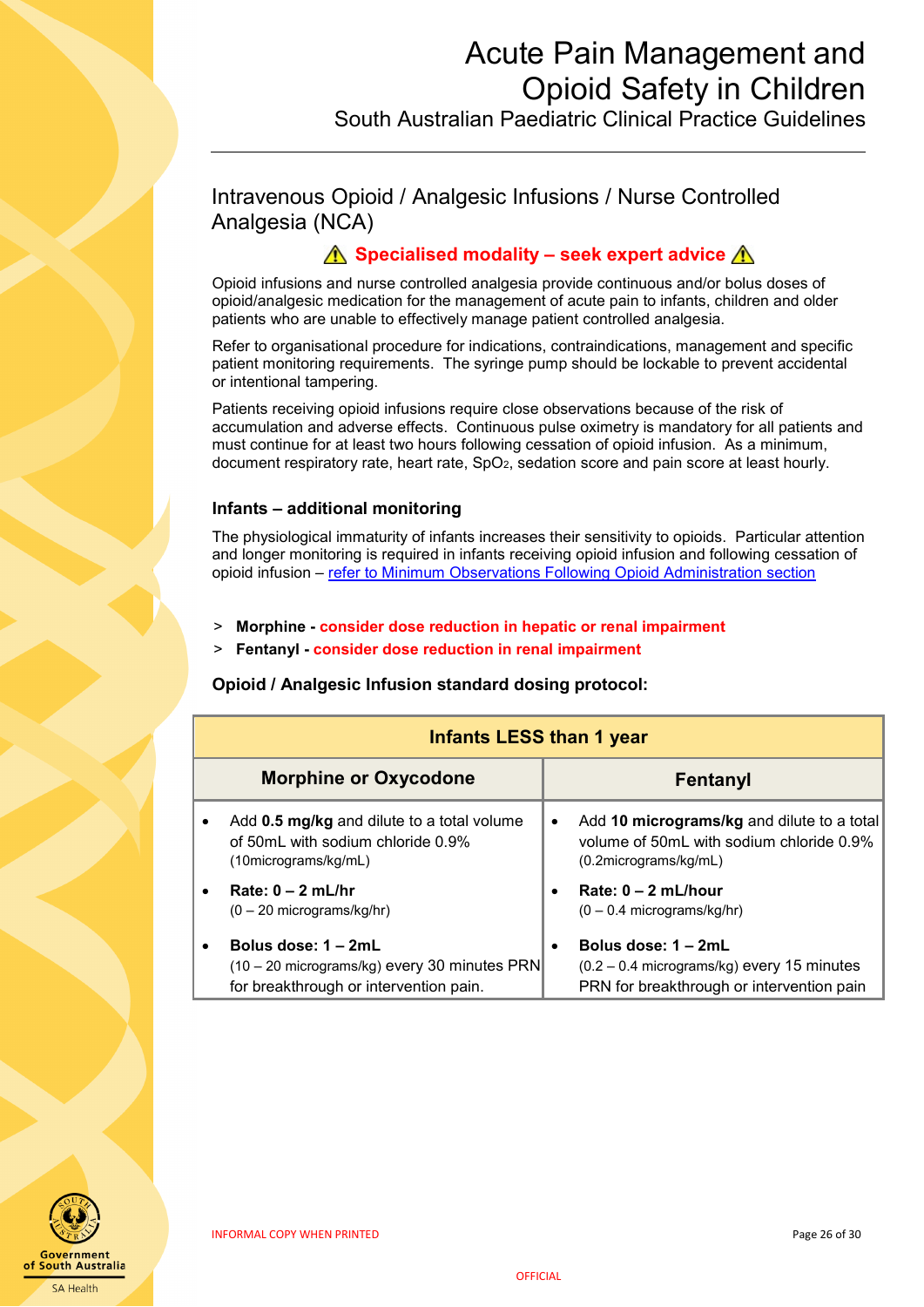South Australian Paediatric Clinical Practice Guidelines

|                              | <b>Children 1 year and OVER</b>                                                                                                                     |                                                                                                                                                                                   |  |  |
|------------------------------|-----------------------------------------------------------------------------------------------------------------------------------------------------|-----------------------------------------------------------------------------------------------------------------------------------------------------------------------------------|--|--|
| <b>Morphine or Oxycodone</b> |                                                                                                                                                     | <b>Fentanyl</b>                                                                                                                                                                   |  |  |
|                              | Add 0.5 mg/kg (maximum 50mg/50mL) and<br>dilute to a total volume of 50mL with sodium<br>chloride 0.9% (10 micrograms/kg/mL or less if<br>$>50$ kg) | Add 10 micrograms/kg (maximum<br>1000 micrograms/50 mL) and dilute to a total<br>volume of 50mL with sodium chloride 0.9%<br>$(0.2 \text{ micrograms/kg/mL}$ or less if $>50$ kg) |  |  |
|                              | Rate: $0 - 4$ mL/hour<br>$(0 - 40$ micrograms/kg/hr)                                                                                                | Rate: $0 - 4$ mL/hour<br>(0-0.8 micrograms/kg/hr)                                                                                                                                 |  |  |
|                              | Bolus dose: 1 – 3mL<br>(10 - 30 micrograms/kg) every 30 minutes PRN<br>for breakthrough or intervention pain.                                       | Bolus dose: 1 – 3mL<br>$(0.2 - 0.6$ micrograms/kg) every 15 minutes<br>PRN for breakthrough or intervention pain                                                                  |  |  |

Low dose ketamine infusions may be prescribed to provide adjuvant analgesia in order to enhance the analgesic effects of opioid medications while acting as an opioid sparing agent and in the prevention and treatment of neuropathic pain. Ketamine may be used prior to and after an amputation to try and prevent subsequent phantom pain. Ketamine may cause dysphoric reactions.

### **Ketamine – Low Dose Infusion**

Low dose ketamine infusion may be prescribed to provide adjuvant analgesia in order to enhance the analgesic effect of opioid medications while acting as an opioid sparing agent and in the prevention and treatment of neuropathic pain.

- Add **5 mg/kg** (maximum 200mg/50mL) and dilute to a total volume of 50mL with sodium chloride 0.9% (100 micrograms/kg/mL or less if >40kg)
- **Rate: 0 – 2 mL/hour** (0 200 micrograms/kg/hr)
- <span id="page-26-0"></span>• Bolus doses are not to be given outside of PICU

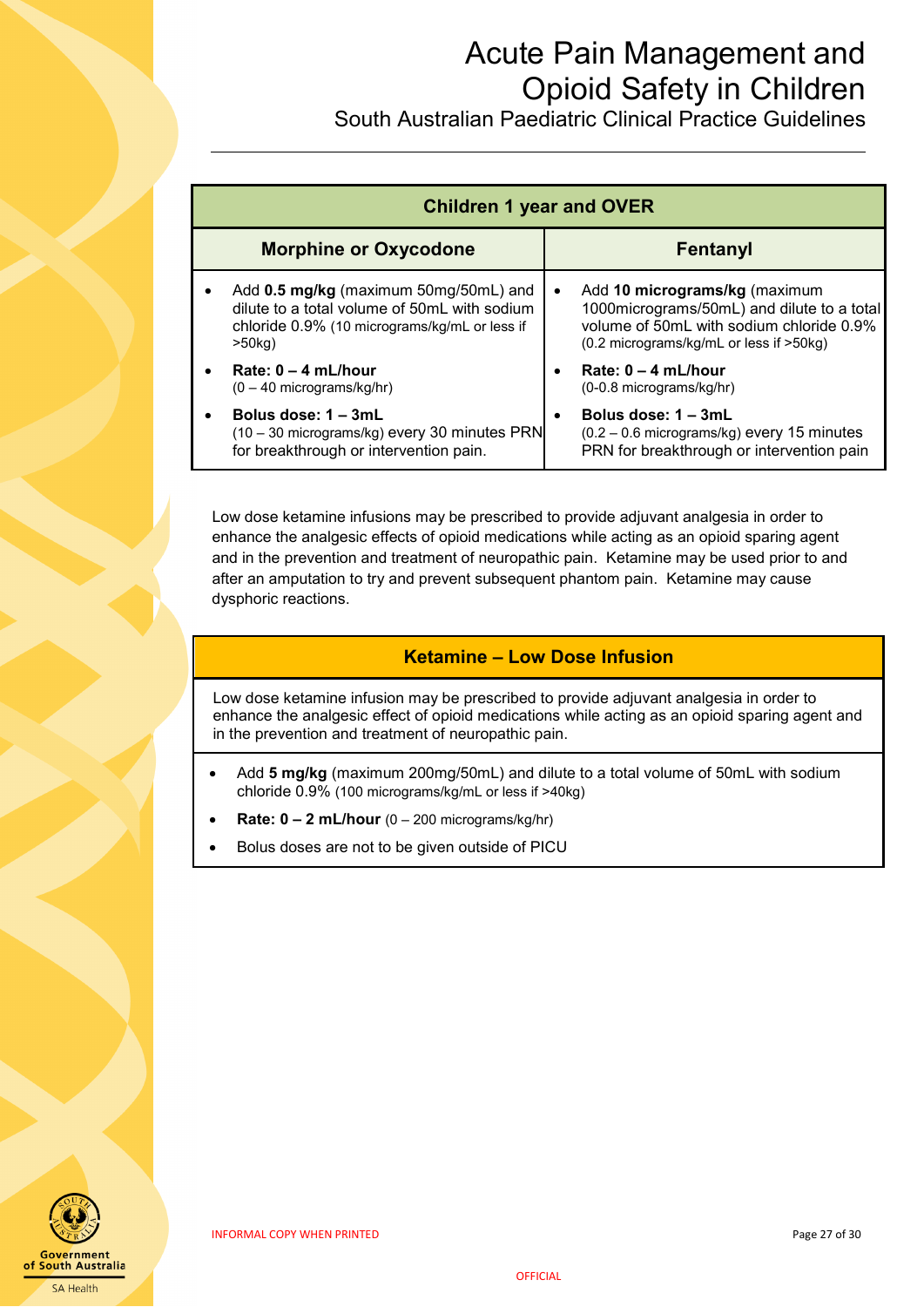South Australian Paediatric Clinical Practice Guidelines

## Patient Controlled Analgesia (PCA)

### **<u>∧</u> Specialised modality – seek expert advice ∧**

Patient controlled intravenous analgesia (PCA) is a method of pain control that allows patients to self-administration analgesia using a programmable device in response to pain or anticipated pain.

Refer to organisational procedure for indications, contraindications, management and specific patient monitoring requirements. The syringe pump should be lockable to prevent accidental or intentional tampering.

Patients receiving opioid infusions require close observations because of the risk of accumulation and adverse effects. Continuous pulse oximetry is mandatory for all patients and must continue for at least two hours following cessation of opioid infusion. As a minimum, document respiratory rate, heart rate, SpO<sub>2</sub>, sedation score and pain score at least hourly.

PCA is usually programmed without a background infusion, particularly in opioid naïve patients. A background infusion increases the risk of sedation and respiratory depression.

**Dilute to a total of 50mL** with sodium chloride 0.9%

### **Dosing Protocol:**

#### **Morphine or Oxycodone**

#### **Less than 50kg:**

- Add **1 mg/kg** and dilute to a total volume of **50mL** with sodium chloride 0.9% (20 micrograms/kg/mL)
- Bolus dose: 1mL = 20 micrograms/kg

#### **50kg or greater:**

- Add **50 mg** and dilute to a total volume of **50mL** with sodium chloride 0.9% (1 mg/mL)
- Bolus dose: 1mL = 1 mg

### **Fentanyl**

#### **Less than 50kg:**

- Add **20 micrograms/kg** and dilute to a total volume of **50mL** with sodium chloride 0.9% (0.4 micrograms/kg/mL)
- Bolus dose: 1mL = 0.4 micrograms/kg

#### **50kg or greater:**

- Add **1000 micrograms** and dilute to a total volume of **50mL** with sodium chloride 0.9% (20 micrograms/mL)
- Bolus dose: 1mL = 20 micrograms

#### **Administration Order:**

- Lockout period: 5 minutes may be adjusted by prescriber according to symptoms
- Continuous background infusion: rarely required
	- o do not consider a background infusion unless sedation score ≤ 1 i.e. the patient is easy to rouse to voice or light touch and able to maintain eye opening and eye contact for >10 seconds
- PCA delivery: stat may be adjusted by prescriber according to symptoms

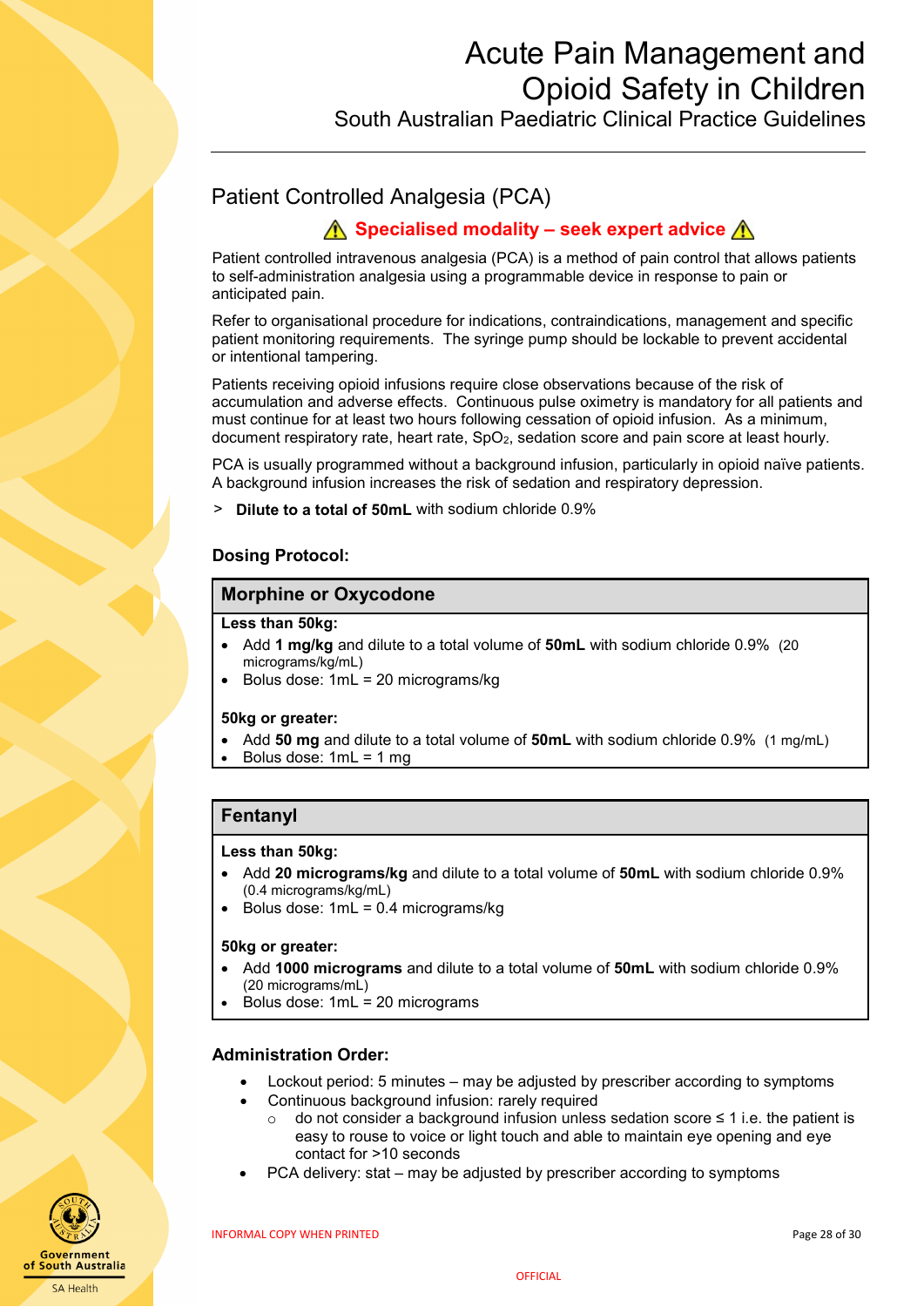South Australian Paediatric Clinical Practice Guidelines

### <span id="page-28-0"></span>**References**

- 1. American Society of Anesthesiaologists 2014, 'Practice Guidelines for Acute Pain Management in the Perioperative Setting', *Anesthesiology,* vol. 100, no. 6, pp. 1573- 1581
- 2. Australian Medicines Handbook Children's Dosing Companion (online). Australian Medicines Handbook Pty Ltd; 2018 Jan. Available from[: https://childrens.amh.net.au/](https://childrens.amh.net.au/)
- 3. Australian Medicines Handbook (online). Australian Medicines Handbook Pty Ltd; 2018 Jan. Available from:<https://amhonline.amh.net.au/>
- 4. Australian and New Zealand College of Anaesthetists. Australia; 2018 March. Position statement on the use of slow-release opioid preparations in the treatment of acute pain [cited 2019 May 22]. Available from [http://www.anzca.edu.au/resources/endorsed-guidelines/position-statement-on-the](http://www.anzca.edu.au/resources/endorsed-guidelines/position-statement-on-the-use-of-slow-release-opio)[use-of-slow-release-opio](http://www.anzca.edu.au/resources/endorsed-guidelines/position-statement-on-the-use-of-slow-release-opio)
- 5. Drugdex Drug Evaluations Micromedex Healthcare Series, accessed 19-03-18
- 6. Evelina London Paediatric Formulary, accessed 20-05-21
- 7. Ganesh A, Maxwell L 2007, 'Pathophysiology and Management of Opioid-Induced Pruritis', *Drugs*, vol. 67, no. 16, pp. 2323-2333
- 8. Hayes J, Dowling J, Peliowski A, Crawford M, 2016, 'Patient-Controlled Analgesia plus Background Opioid Infusion for Postoperative Pain in Children: a systematic review and meta-analysis of randomised trials', *Society for Paediatric Anaesthesia,*  vol. 123, no. 4, pp. 991-1003
- 9. International Association for the Study of Pain, 2021, accessed 14-10-21 <https://www.iasp-pain.org/resources/faces-pain-scale-revised/>
- 10. Jarzyna D, Jungquist C, Pasero C, Willens J 2011, 'American Society for Pain Management Nursing guidelines on monitoring for opioid-induced sedation and respiratory depression', *Pain Manag Nurse*, vol. 12, no. 3, pp. 118-145
- 11. Lien C, Youngwerth J 2012, 'Patient-Controlled Analgesia' *Hospital Medicine Clinics*, vol. 1, no. 3, pp. e386-e403
- 12. Schug S, Palmer G, Scott D, Halliwell R, Trinca J, APM:SE Working Group of the Australian and New Zealand College of Anaesthetists and Faculty of Pain Medicine (ed.) 2015, *Acute Pain Management: Scientific Evidence* (4th edition), ANZCA & FPM, Melbourne

### <span id="page-28-1"></span>Acknowledgements

The South Australian Child and Adolescent Health Community of Practice gratefully acknowledges the contribution of clinicians and other stakeholders who participated throughout this guidelines development process, particularly:

**Write Group Lead** Dr Laura Burgoyne

**Write Group Member** Rachel Dineen

**South Australian Paediatric Clinical Practice Guideline Reference Group** 



INFORMAL COPY WHEN PRINTED Page 29 of 30